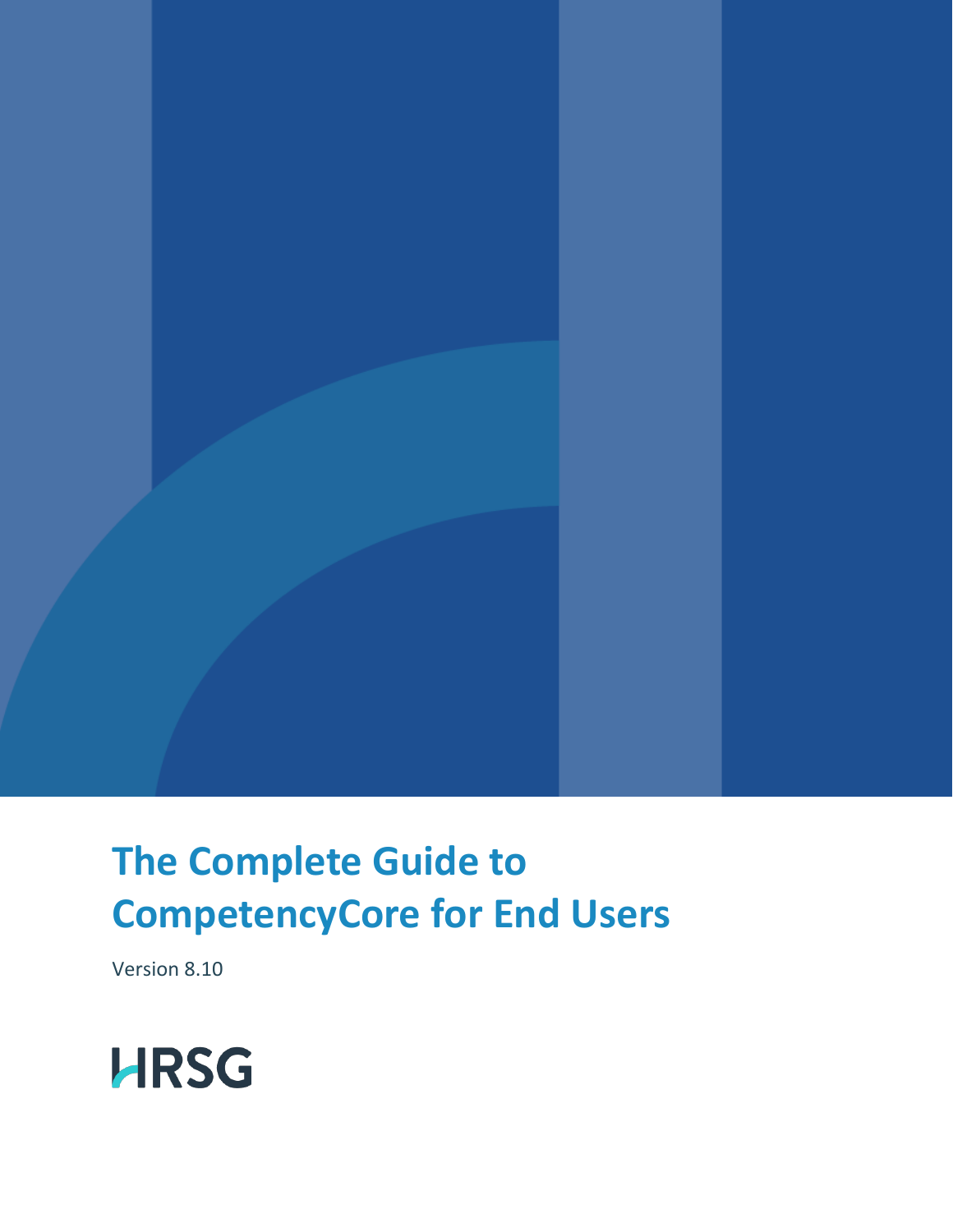The recipient of this document acknowledges that HRSG is the owner or the licensee of all intellectual property rights in the material published. Those works are protected by copyright laws and treaties around the world. The recipient shall not license, sublicense, sell, resell, transfer, assign, or otherwise commercially exploit or make this document available to any third party in any way. The recipient acknowledges that HRSG maintains copyright over the document and reserves the right to grant any exception to this copyright agreement.

Copyright © 2022 HRSG

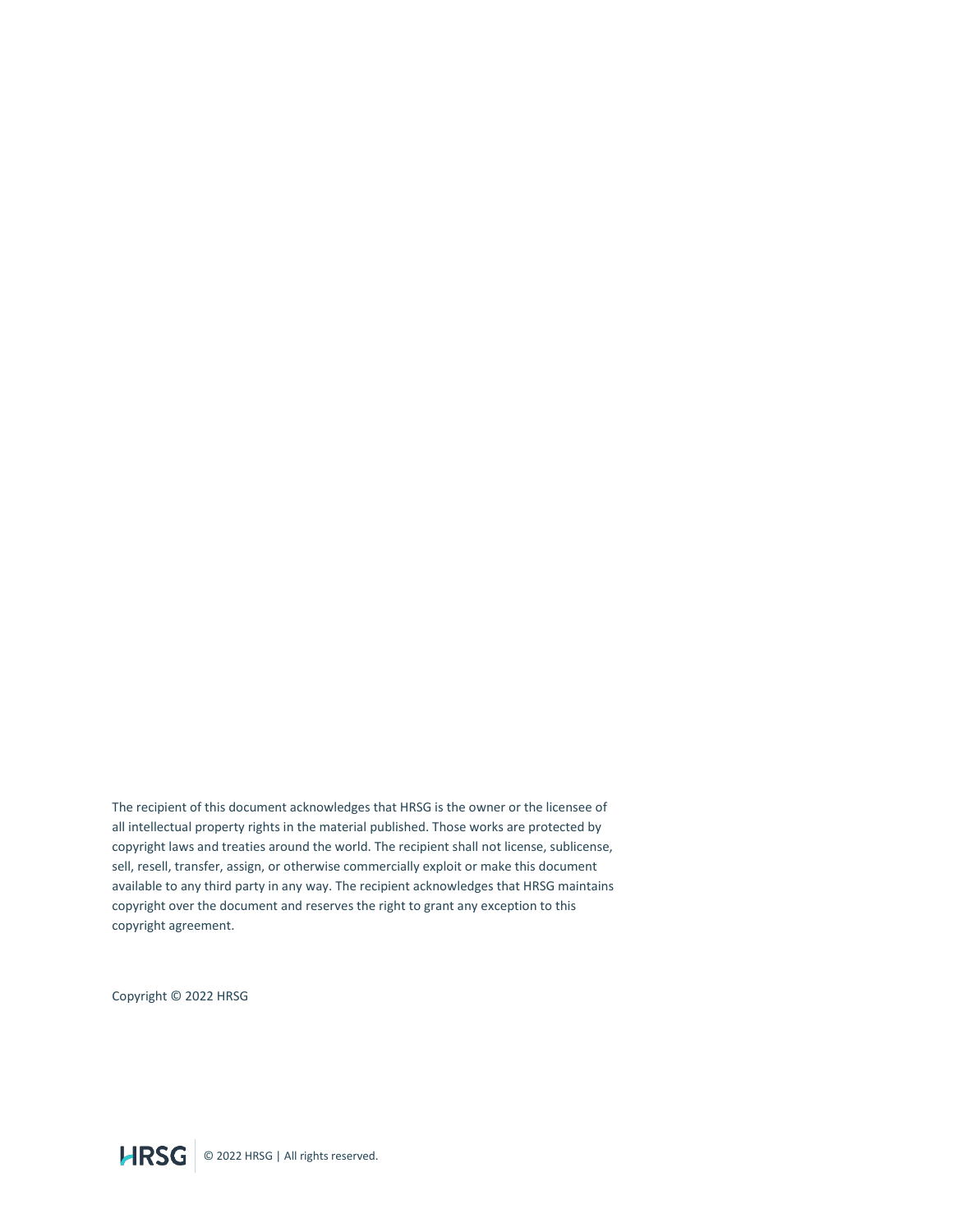## **Contents**

| T            | <b>Getting Started for End-Users</b>              | 1            |
|--------------|---------------------------------------------------|--------------|
| 1            | <b>Manage your account</b>                        | $\mathbf{2}$ |
| $\mathbf{2}$ | <b>Manage your settings</b>                       | 4            |
| 3            | A tour for new users                              | 6            |
| 4            | <b>Customize your dashboard</b>                   | 8            |
| 5            | Keep track of your tasks                          | 11           |
| Ш            | <b>Using CompetencyCore</b>                       | 13           |
|              | 6 Complete your profile                           | 14           |
| 7            | Take a strength check                             | 17           |
|              | 8 Set goals                                       | 20           |
| 9            | <b>Build a career path</b>                        | 25           |
|              | 10 Manage your team                               | 27           |
|              | 11 Perform an assessment                          | 29           |
|              | 12 Browse learning resources                      | 31           |
|              | 13 Participate in job validation                  | 33           |
|              | 14 Participate in a competency profiling exercise | 37           |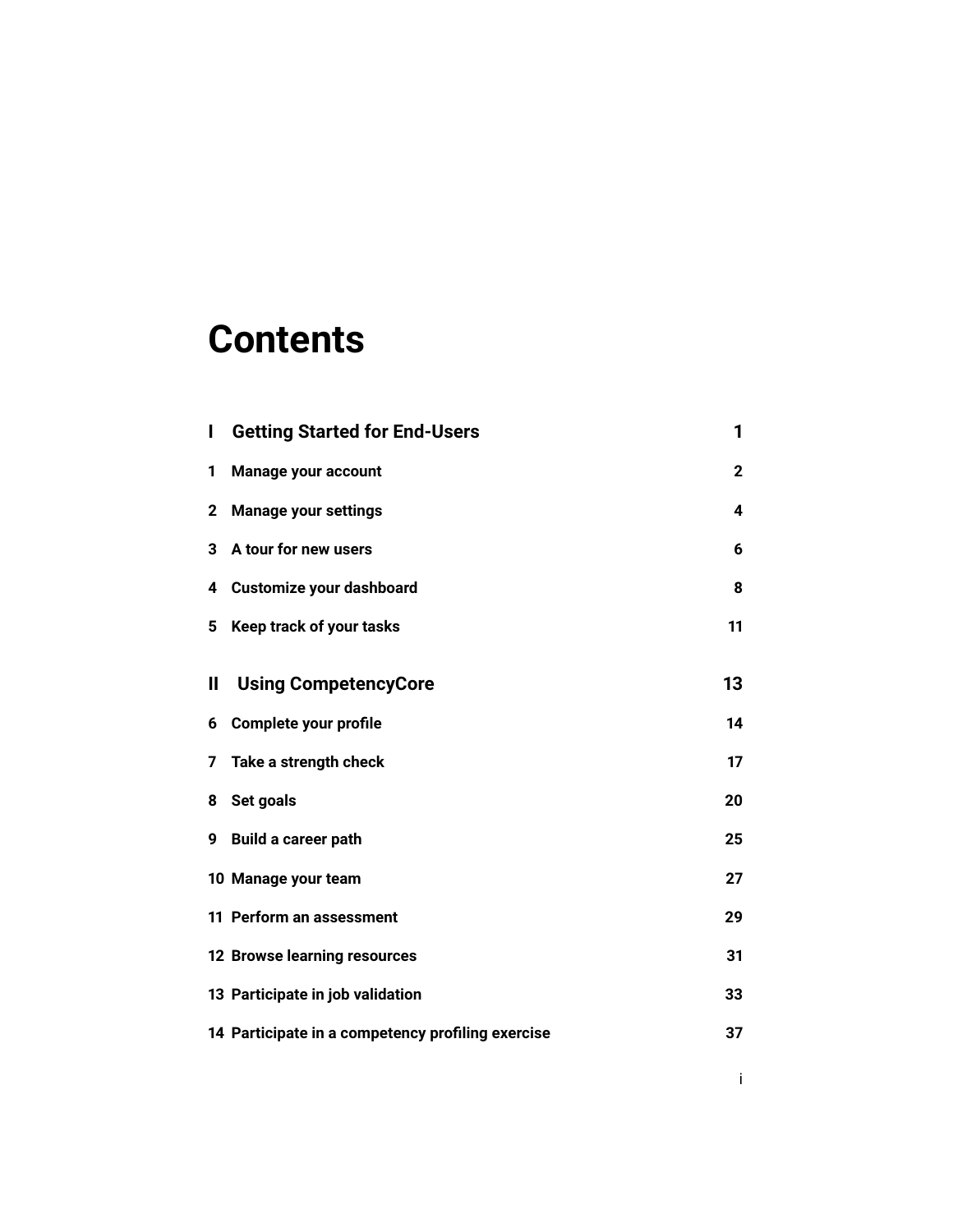**Part I**

# <span id="page-3-0"></span>**Getting Started for End-Users**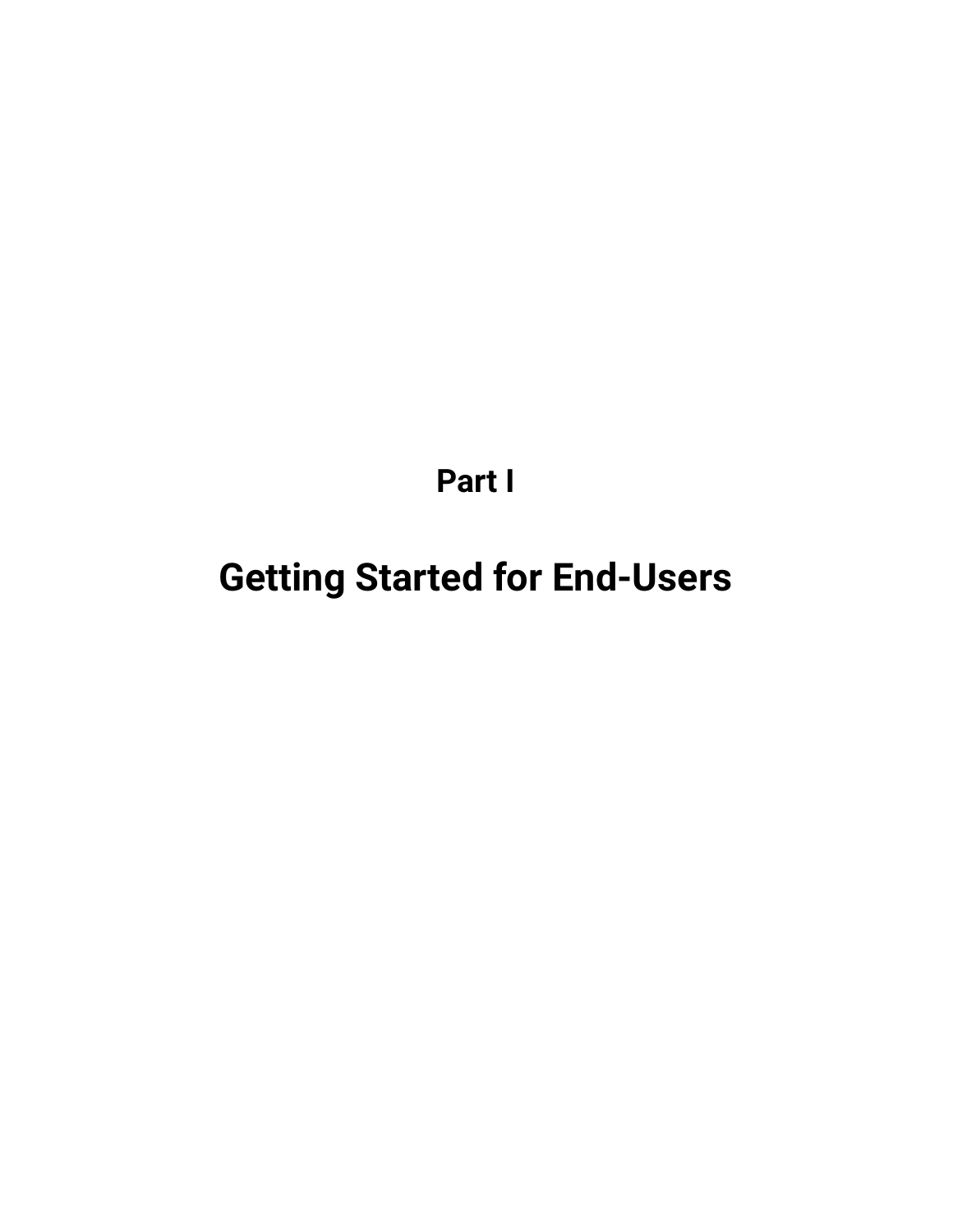## <span id="page-4-0"></span>**Manage your account**

### **Logging in**

Welcome! If you're using CompetencyCore for the first time, this is a great place to get started. The first step is to open your company's CompetencyCore site. Enter your username and password and click **Login**. Contact your software administrator if you're not sure what your username or password is.

Once you've logged in, you'll see our Terms & Conditions. After clicking **Agree & Continue**, the Privacy Notice opens in a new window. Click the close icon to dismiss the window and start using CompetencyCore. You can always access the Privacy Notice from your personal menu.

### **Resetting your password**

Can't remember your password? Click the **Forgot your password?** link above the **Login** button. Enter your email address and click **Next**. You'll receive an email with a link to the Set Password page. Your password needs to include at least:

- 1 capital letter
- 1 number
- 8 characters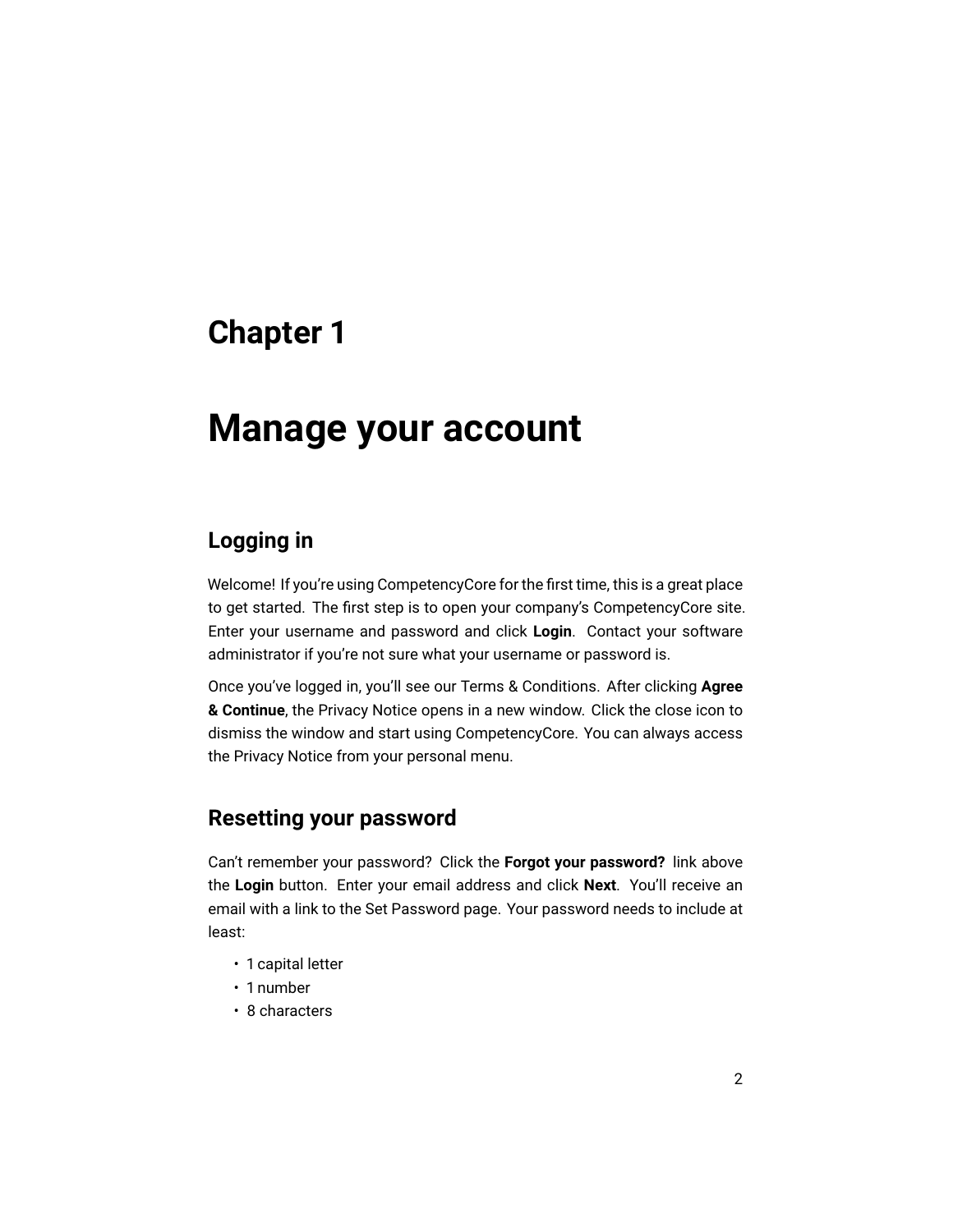**Tip**: You'll know your password is strong when the meter colour turns green. Remember that the longer the password, the better.

### **Uploading a profile picture**

On the top left of your dashboard, click the profile picture area to upload a photo. If you don't upload a photo, your initials are displayed.

**Caution**: Your picture should be at least 200×200 pixels and no larger than 1.5MB.

### **Making changes to your account**

Click your profile picture on the top right of your screen and select **Account**. Here are some details you can change:

- Username
- Password
- First name
- Last name
- City
- Province/State
- Country

Scroll to the bottom of the page and click **Save** once you've finished making changes.

### **Logging out**

Click your profile picture on the top right of your screen and select **Logout**. Closing your browser also logs you out of your account.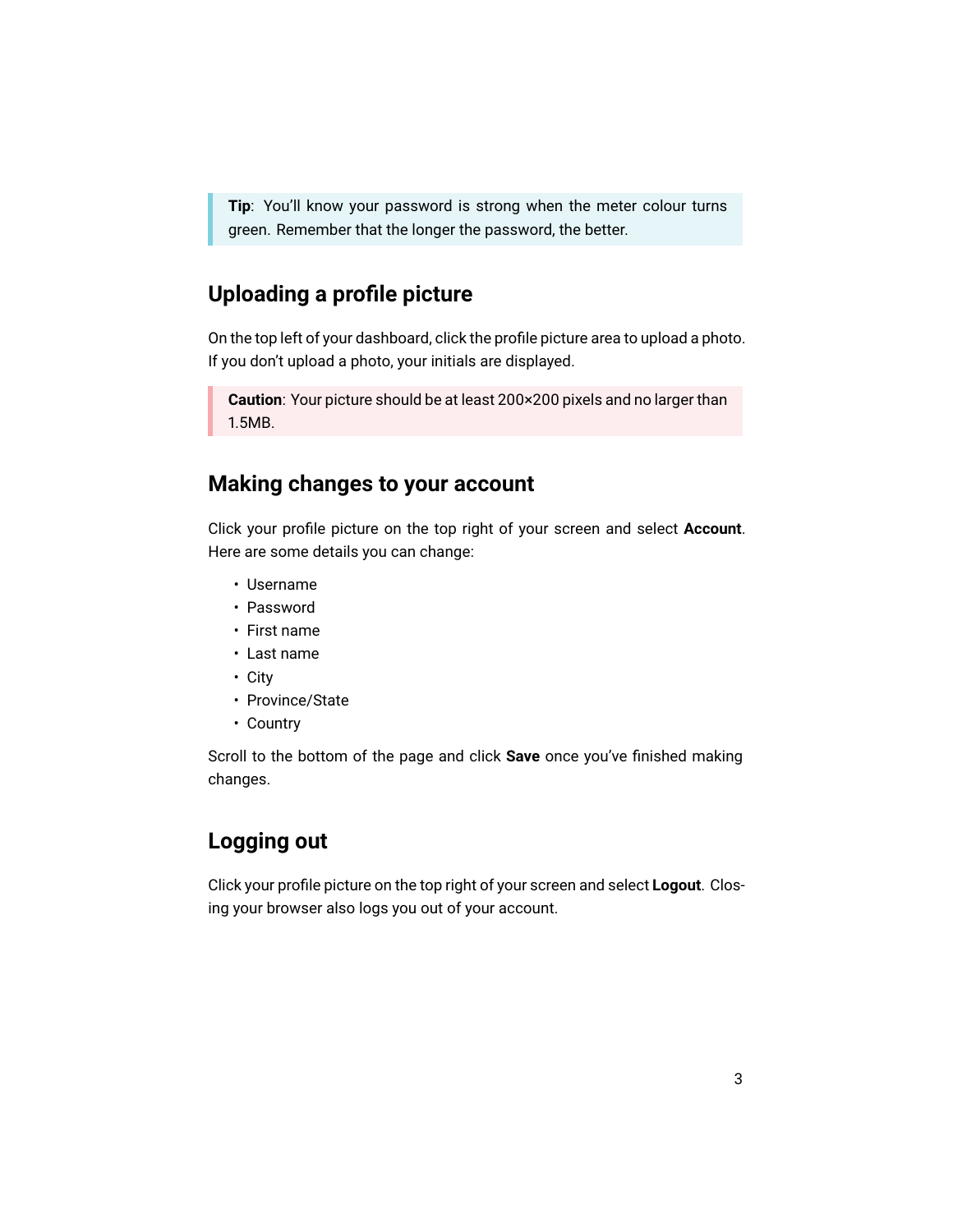## <span id="page-6-0"></span>**Manage your settings**

Administrators manage the site settings, but you can manage your personal settings that only apply to your account. If your administrator sets your site to English but you prefer French, or if you don't want to receive notifications by email, this is where you can make those changes.

### **Accessing your settings**

Click your profile picture on the top right of your screen and select **Settings**. Here's what you can customize:

- Email notifications
- Default language
- Time zone

### **Notification settings**

Decide whether you want to receive notifications by email. Even if you turn off the **Email notifications** switch, you can still access your notifications directly in CompetencyCore by clicking the the bell icon.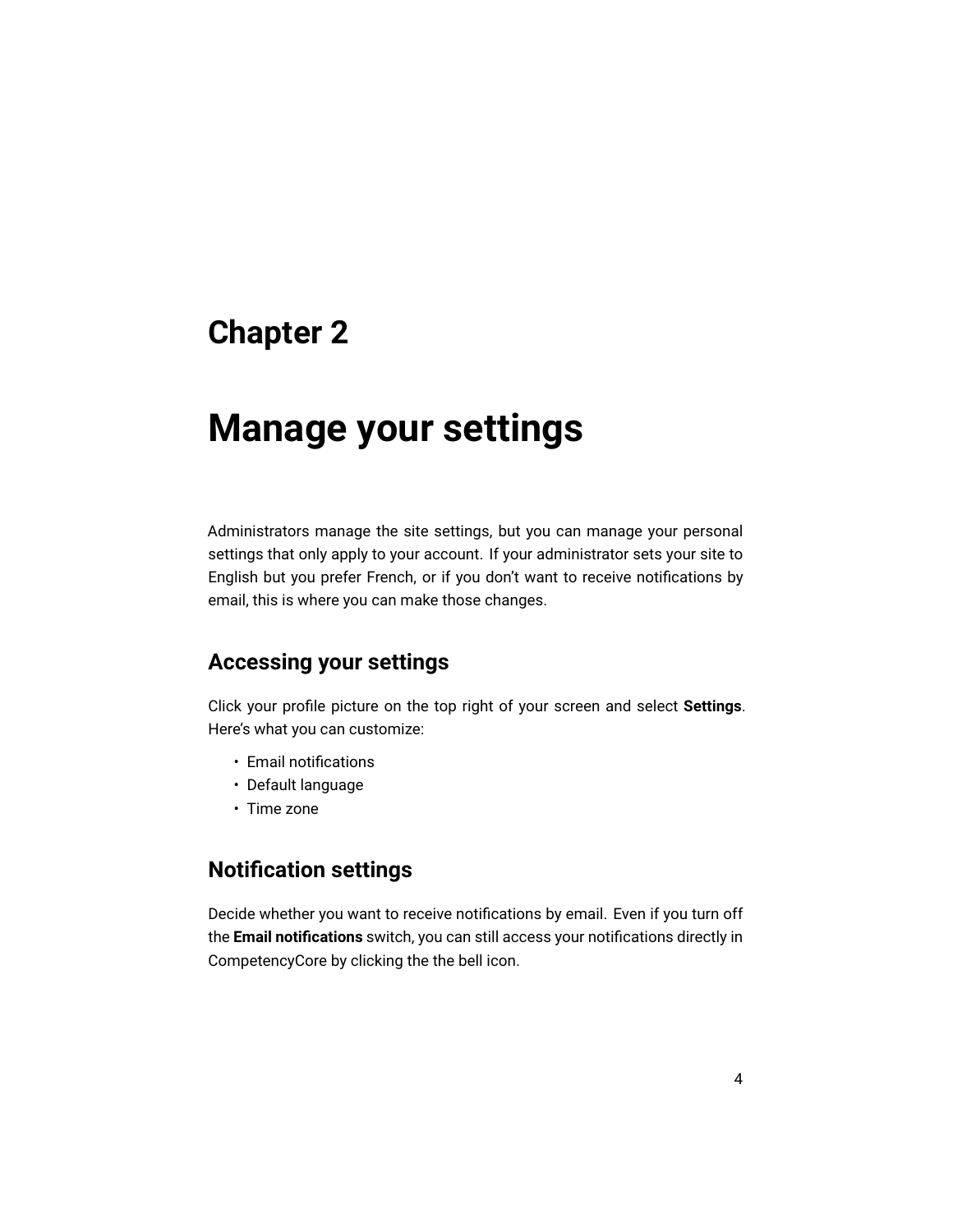### **Language settings**

The Default language setting is the language you're using. If your site has more than one available language, select the one you prefer and click **Save** at the bottom of the page. The language doesn't change immediately. Just refresh the page, and you'll be using the language you selected.

### **Time zone settings**

Your administrator might be in a different time zone, but you can change the time zone of your own account. All of the dates and times on the site change to match the time zone you select.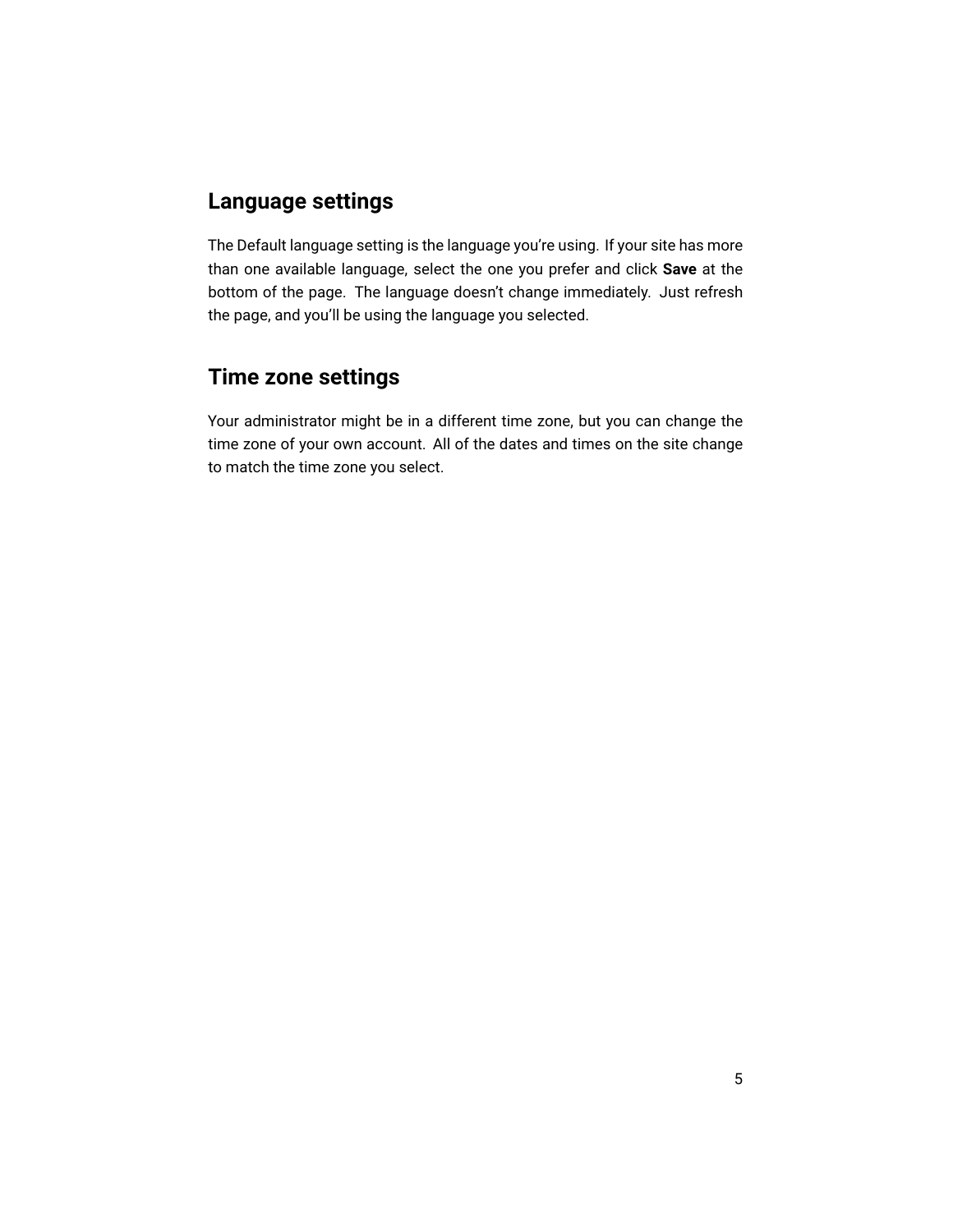# <span id="page-8-0"></span>**A tour for new users**

### **Main menu**

Access the different areas of CompetencyCore in a menu across the top of the screen. Depending on your permissions, you might see additional pages in a drop-down when you hover over a menu item. You can always click **Home** to return to your dashboard.

### **Notifications**

An indicator appears on the bell icon when there's a new task to complete or an update about a task you're a part of. For example, you might receive a notification to sign off on your job description or to complete an assessment. Click the bell icon to view a notification with a link to the task so you can get started or review changes right away.

#### **Tasks**

Click the list icon to access a complete list of the assessments, surveys, goals, and other tasks assigned to you. Check out the [Keep track of your tasks](#page-12-0) article to learn more.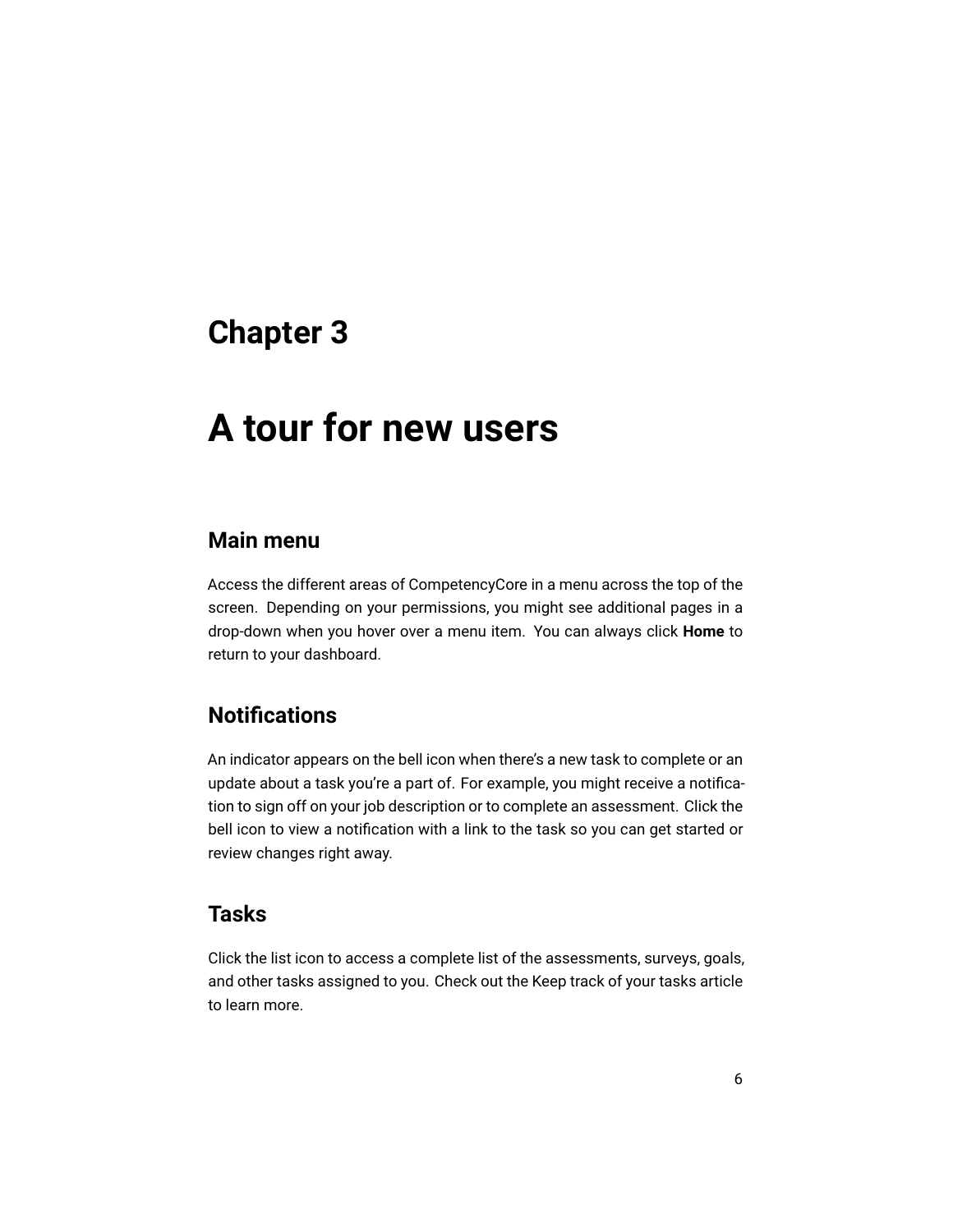### <span id="page-9-0"></span>**Personal menu**

Click your profile picture on the top right of your screen to open your personal menu.

- **Product Updates**: Check out our release notes and announcements.
- **Account**: Make changes to your profile picture, username, password, or contact details.
- **Settings**: Customize your email notifications, language, and time zone.
- **Notifications**: View updates about tasks you're participating in or tasks to complete.
- **Attachments**: View and manage all of the files you've uploaded.
- **Privacy Statement**: Read our Privacy Statement and learn how your data is used.
- **Logout**: Log out of your account. Closing your browser also logs you out of your account.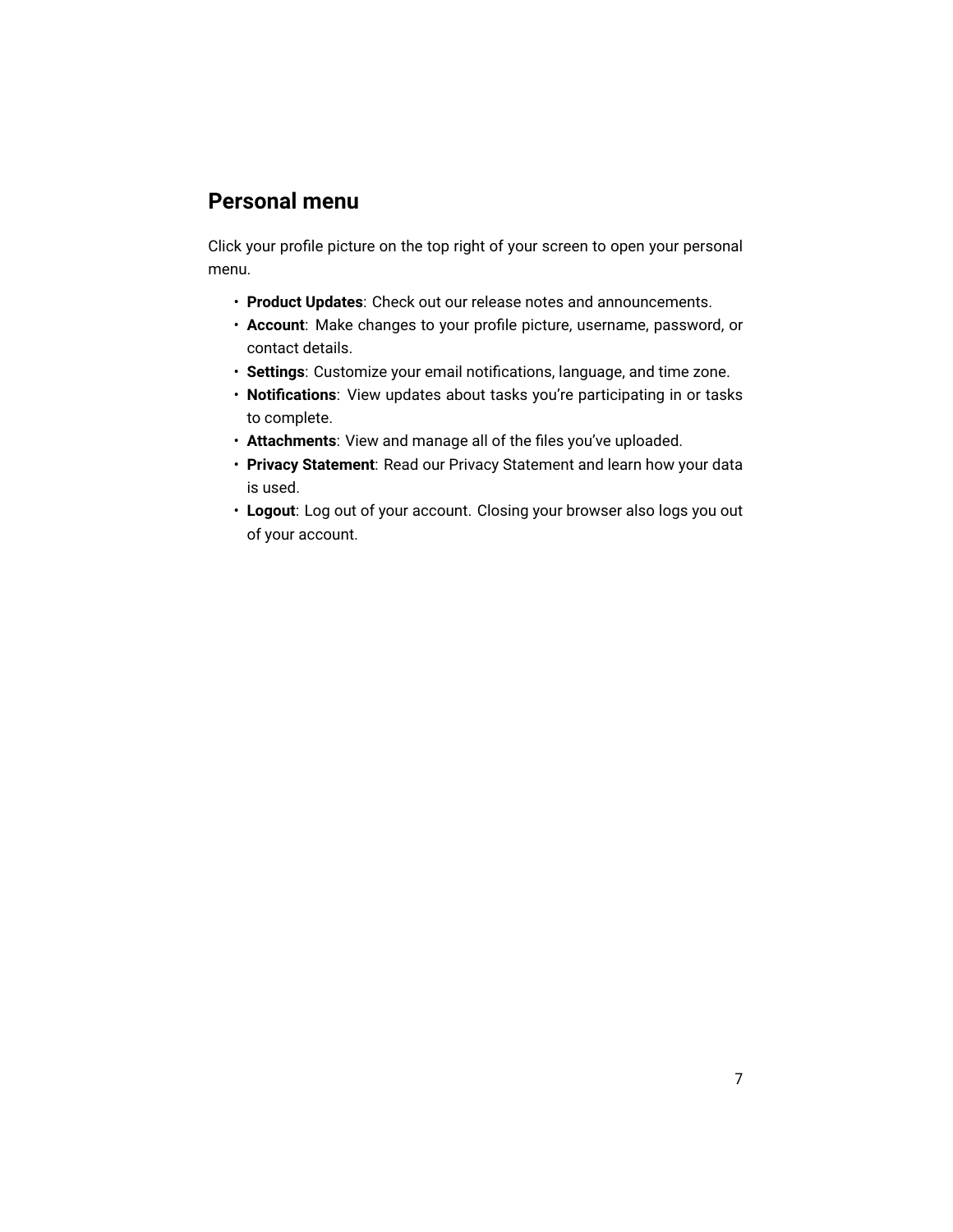## <span id="page-10-0"></span>**Customize your dashboard**

The dashboard is the first thing you'll see once you're logged in. The dashboard is set up by your administrator, but you might have the option to add and rearrange widgets such as the Weather, My Tasks, Recently Viewed Jobs, and a Blog or Twitter feed. Use it to see information about your site at a glance and to keep track of tasks.

### **Adding your current role**

In your CompetencyCore account, navigate to **Home** to access the dashboard. The first step is to make sure your job shows up beside your profile picture. This helps CompetencyCore populate widgets like Job Matches. If it's not already set up, click the **Add Role** link beside your profile picture. Search for and add your job description.

### **Adding widgets**

Depending on how much flexibility your administrator allows, you can make customizations. These customizations only affect your own dashboard.

- To add a widget, click **Options** and select a widget in the drop-down.
- To resize a widget, click the bottom right corner and drag it.
- To move a widget, click the header area and drag it.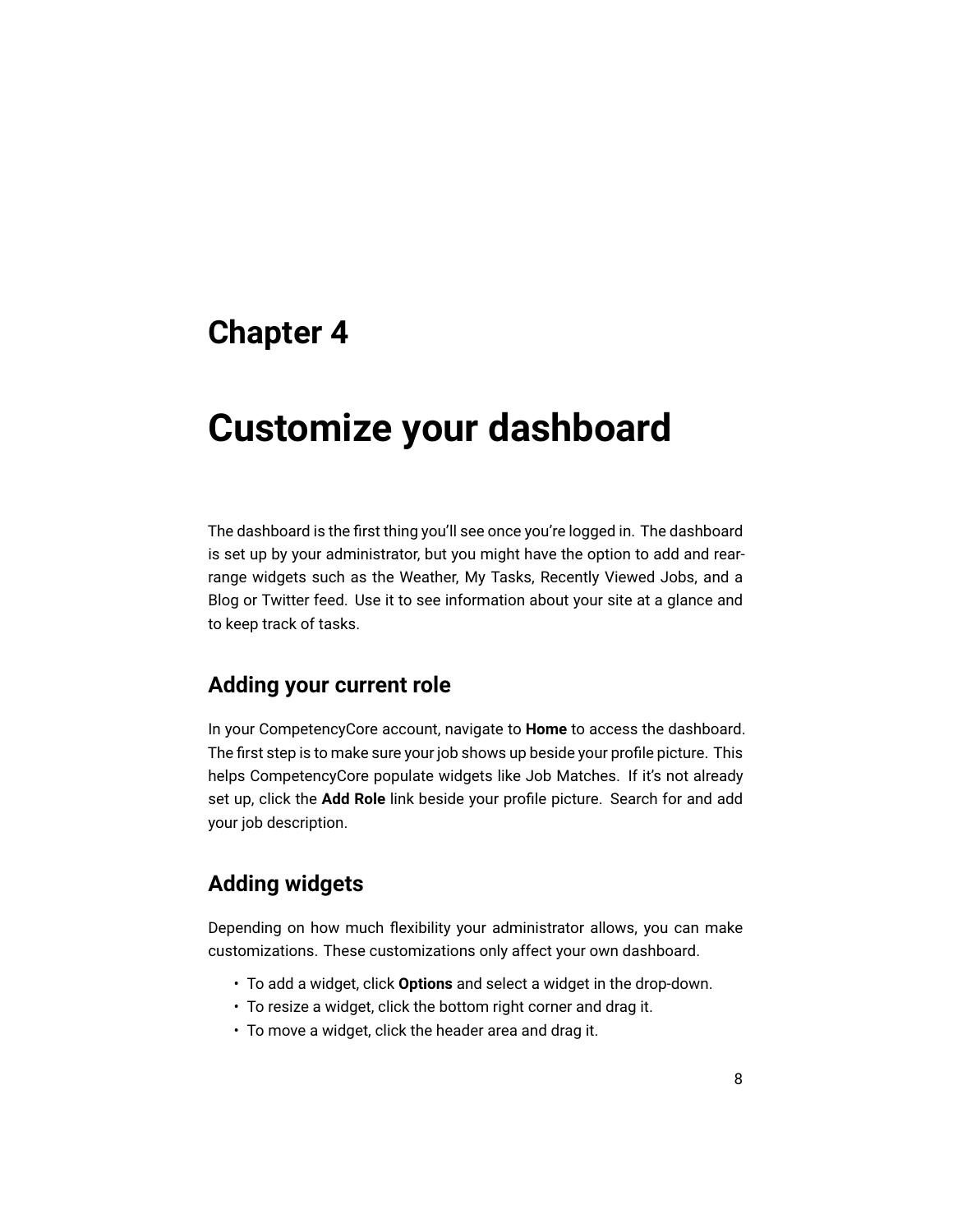• To remove a widget, point to the header area, click the 3-dot icon, and select **Remove** or click **Options** and deselect the widget in the drop-down.

Your administrator can update your dashboard. They can also reset it so all of your customizations are lost. You'll see a message on the dashboard if this happens.

### **Assessment Completion**

If your site has the Assessment module and you have access to reports, use this widget to pin an assessment report you've saved to your dashboard. You can add more than one report.

### **Broadcast Message**

See updates, reminders, or announcements from HR administrators in your organization.

#### **Career Path**

See your current role, next step, and target. Click a job title to view a detailed comparison of your profile qualifications and the job requirements.

### **Job Count**

See a count of the total draft and published jobs on your site.

### **Job Matches**

As you complete your profile, your qualifications are matched to jobs. The top five job matches appear in this widget. Click the expand icon to see the percentage match of each library type.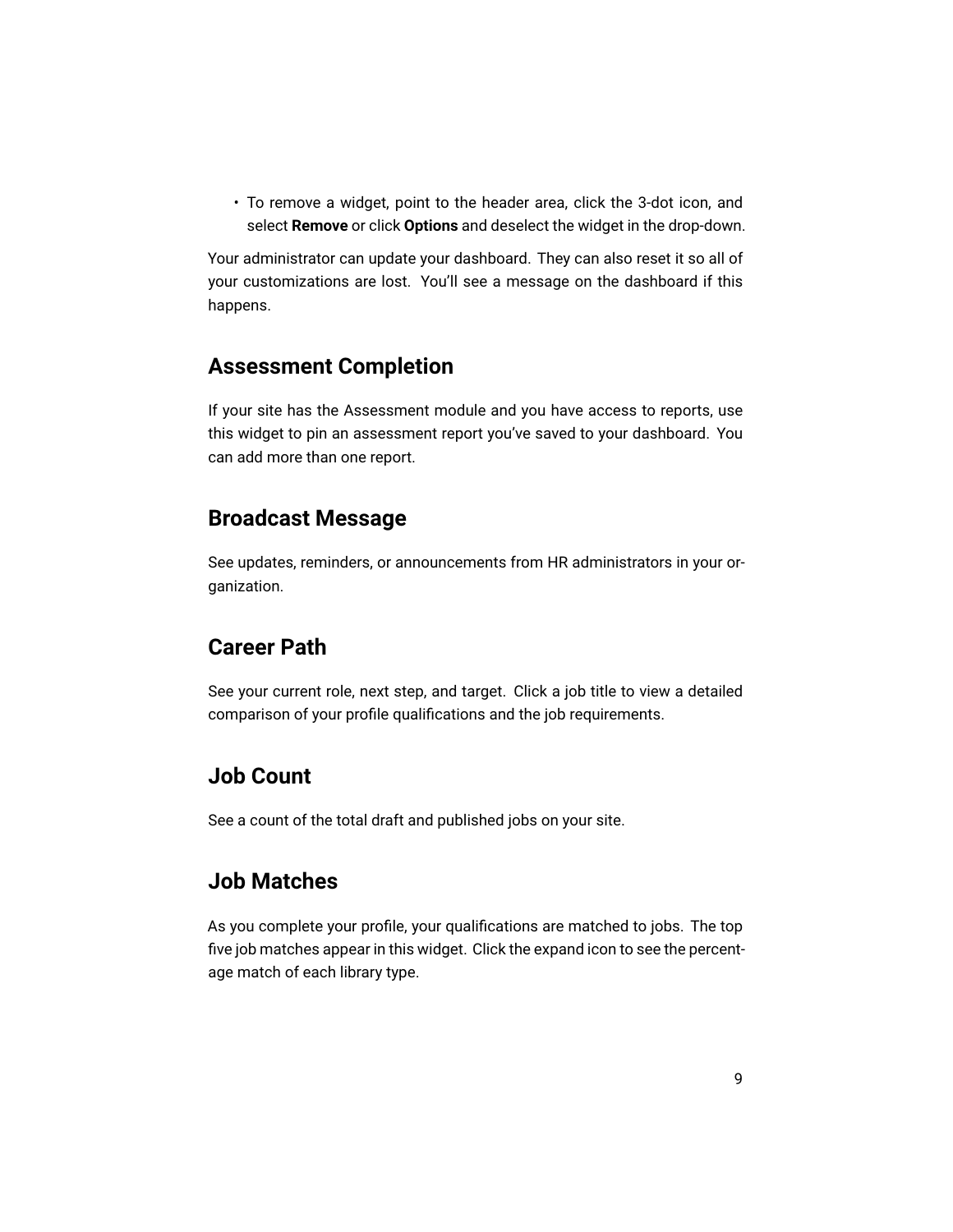### <span id="page-12-0"></span>**My Tasks**

See a count each type of open task left to complete so you never miss a due date. You'll also see a count of upcoming and overdue tasks. Click a task to open the full list pre-filtered to tasks of that type.

### **Recently Viewed Jobs**

See the top 10 latest job descriptions you've viewed.

### **RSS Feed**

See the 35 most recent posts from a blog.

### **Top Competencies**

See the top 10 competencies most frequently added to jobs.

### **Twitter**

See the 20 most recent tweets from Twitter accounts specified by an administrator.

### **Weather**

Get the weather forecast. To set up this widget, enter the name of a city, select a country in the drop-down, and choose Metric (°C) or Imperial (°F) units.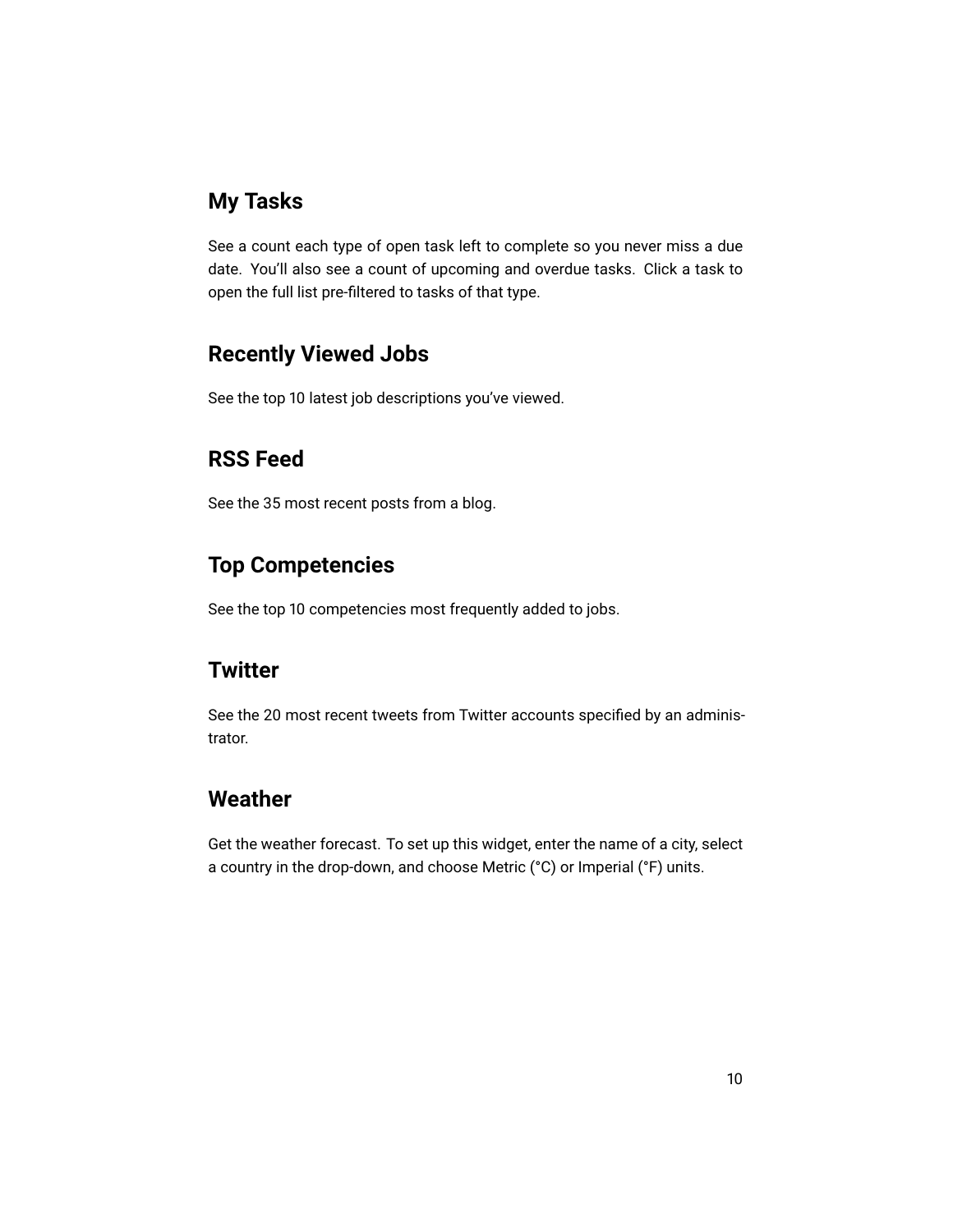## <span id="page-13-0"></span>**Keep track of your tasks**

It can be challenging to keep track of everything that needs to get done. You might have assessments to complete, surveys to respond to, and plans to review. We list your tasks in one place with a direct link to start or continue them so you can get straight to work instead of hunting through notification emails.

### **Accessing your tasks**

Click the list icon on the top right of your screen. You'll see a blue indicator appear on the icon when a new task is assigned for you to complete.

### **Filtering tasks**

Each type of task has a different coloured icon, so you can quickly scan the list and know what you need to do. You can also filter by type. Here are the different types of tasks:

- Strength Check Reviews
- Profile Validations
- Goal Validations
- Employee Sign-Off
- Job Validations
- Assessments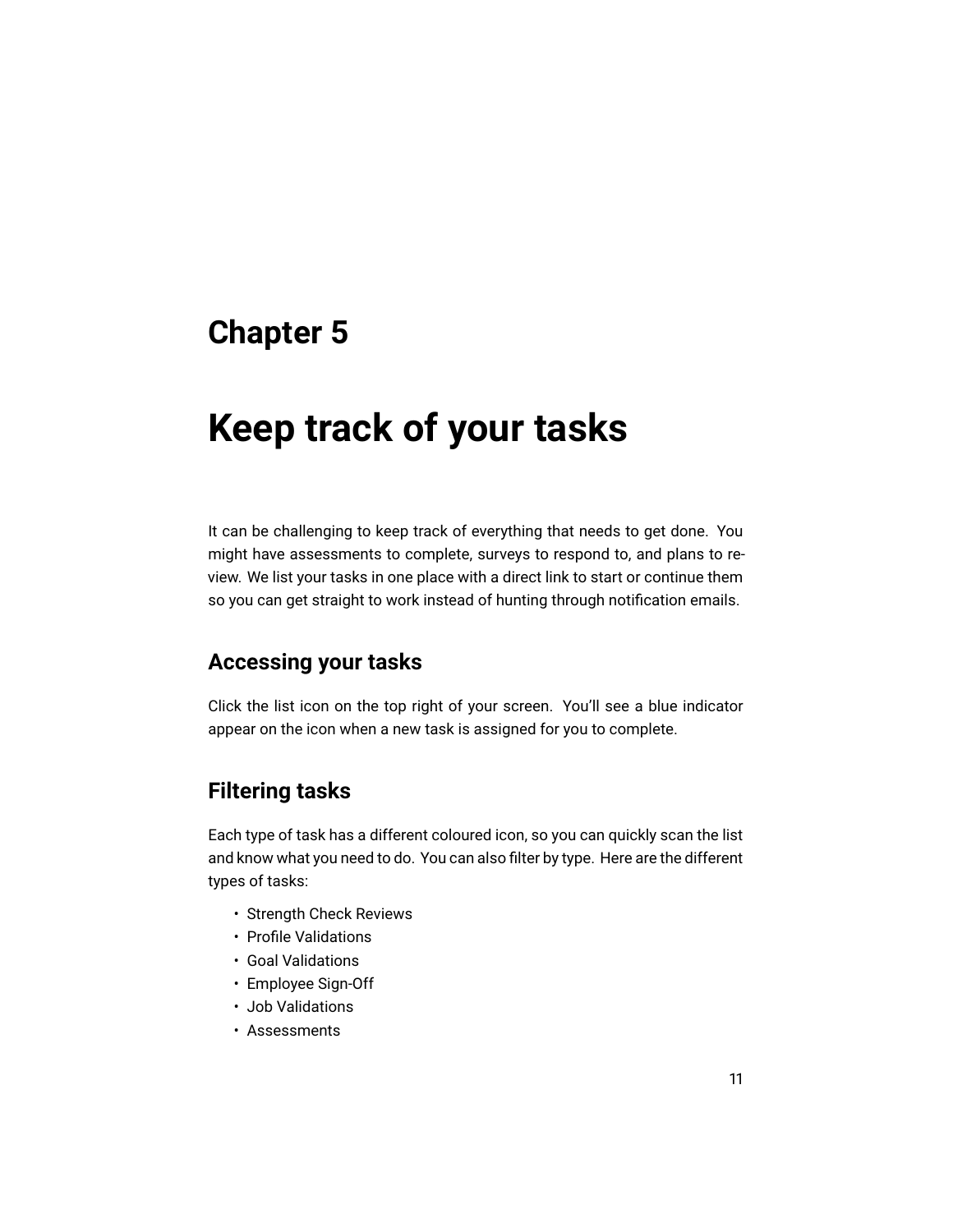• Competency Profile Surveys

You can sort tasks by who you're assigned as:

- Manager
- Subject
- Participant

Or by due date:

- Due date descending
- Due date ascending
- Date added ascending
- Date added descending

Click the funnel icon on the top right of the table to display a status filter:

- Open
- Complete
- Overdue

### **Archiving tasks**

Completed tasks can be archived so they don't distract from what still needs to be completed. Click the funnel icon, select **Complete** in the Status filter, and click **Archive** beside a task. Archived tasks are still accessible. Click the 3-dot icon on the top right of your screen and select **Archived**. A new window opens displaying archived tasks. Click **Unarchive** to return a task to the main list.

### **My Tasks widget**

To make sure you never miss a due date, add the Tasks widget to your CompetencyCore dashboard. This widget shows a count of each type of open task. Check out the [Customize your dashboard](#page-9-0) article to learn more.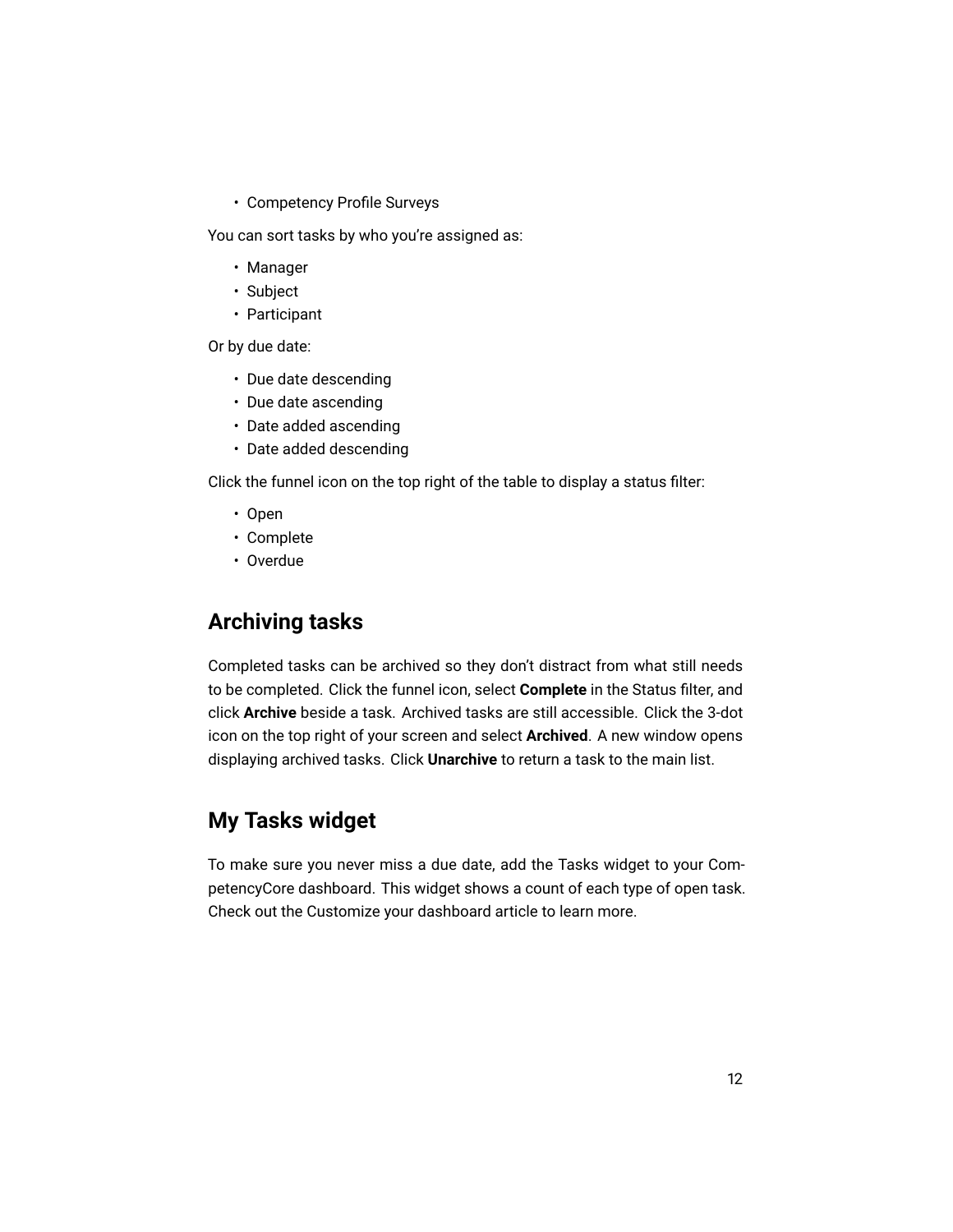**Part II**

<span id="page-15-0"></span>**Using CompetencyCore**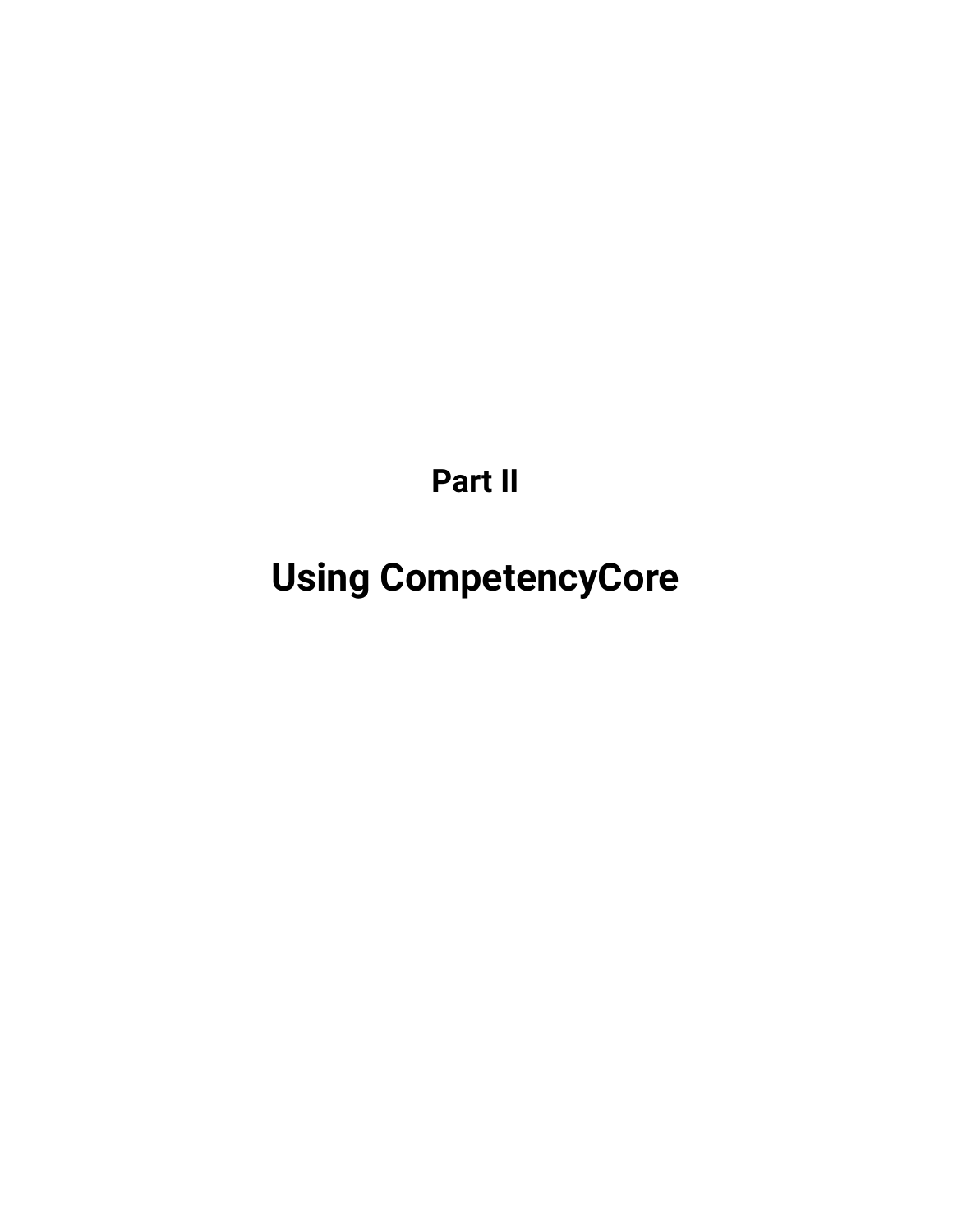## <span id="page-16-0"></span>**Complete your profile**

Profile is your own space in CompetencyCore to keep track of your competencies and other strengths. Building a profile helps your career development because you'll see the jobs you match to in your organization. Think of your profile as a toolkit that you can update as you complete goals and participate in tasks.

### **Setting your role**

In your CompetencyCore account, navigate to **Profile** in the main menu. The first step is to make sure your job shows up below your name on the top left of the page. This helps CompetencyCore suggest strengths to add based on your job requirements. If it's not already set up, click the 3-dot icon and select **Set Role**. Search for and add your job description.

**Tip**: Click the avatar with your initials to upload a profile picture.

### **Adding strengths**

#### **Option 1. Take a strength check**

If available, click the **[Take a strength check](#page-18-0)** button. You'll be asked to rate your proficiency levels for the competencies (and possibly the knowledge) in your current role. Once submitted, you can see how your ratings compare with the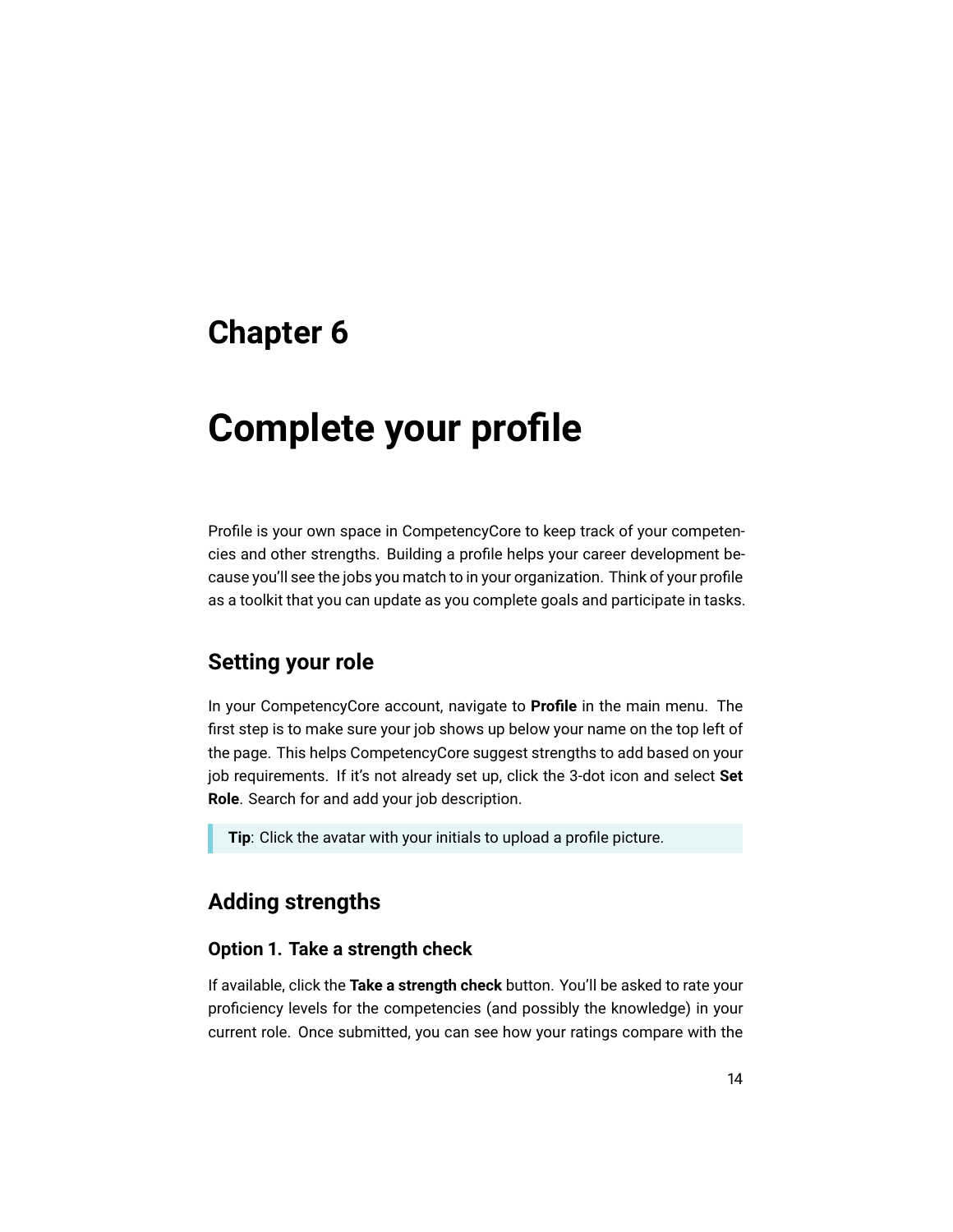job requirements and add the items you rated at or above target to your profile. If validation is required, you'll be prompted to send the strength check to your manager.

#### **Option 2. Use quick add**

Click **Quick Add** on the top right of the page to open a window listing all of the requirements for your current role. You can change the level and deselect items that don't apply. Click **Submit**. If validation is required, you'll be prompted to send this request to your manager. You might need to validate some strengths like competencies and not others like education, but these decisions are set up by your administrator.

#### **Option 3. Browse all strengths**

Click **Add** to browse all strengths. Suggestions are based on your job description, but you can also search and filter by type. You can select multiple strengths and click **Save**. Click a strength you've added and select **Set Level**. Once you've set your current level, you'll be prompted to request validation if required.

**Note**: Click a strength and select *Cancel Review* to cancel the validation request. Your manager isn't notified, but the request is removed from their tasks to complete.

### **Archiving strengths**

Click a strength and select **Archive** to hide it from managers and HR. Archived strengths no longer contribute to job matching, so you can focus on strengths relevant to your target role. Click the 3-dot icon on the top left of the page to access your Strengths Archive and unarchive items if needed.

If an administrator archives a library item, that item will be automatically archived on your profile because it can no longer contribute to job matching.

**Note**: Strengths you made private before August 2021 have now been archived.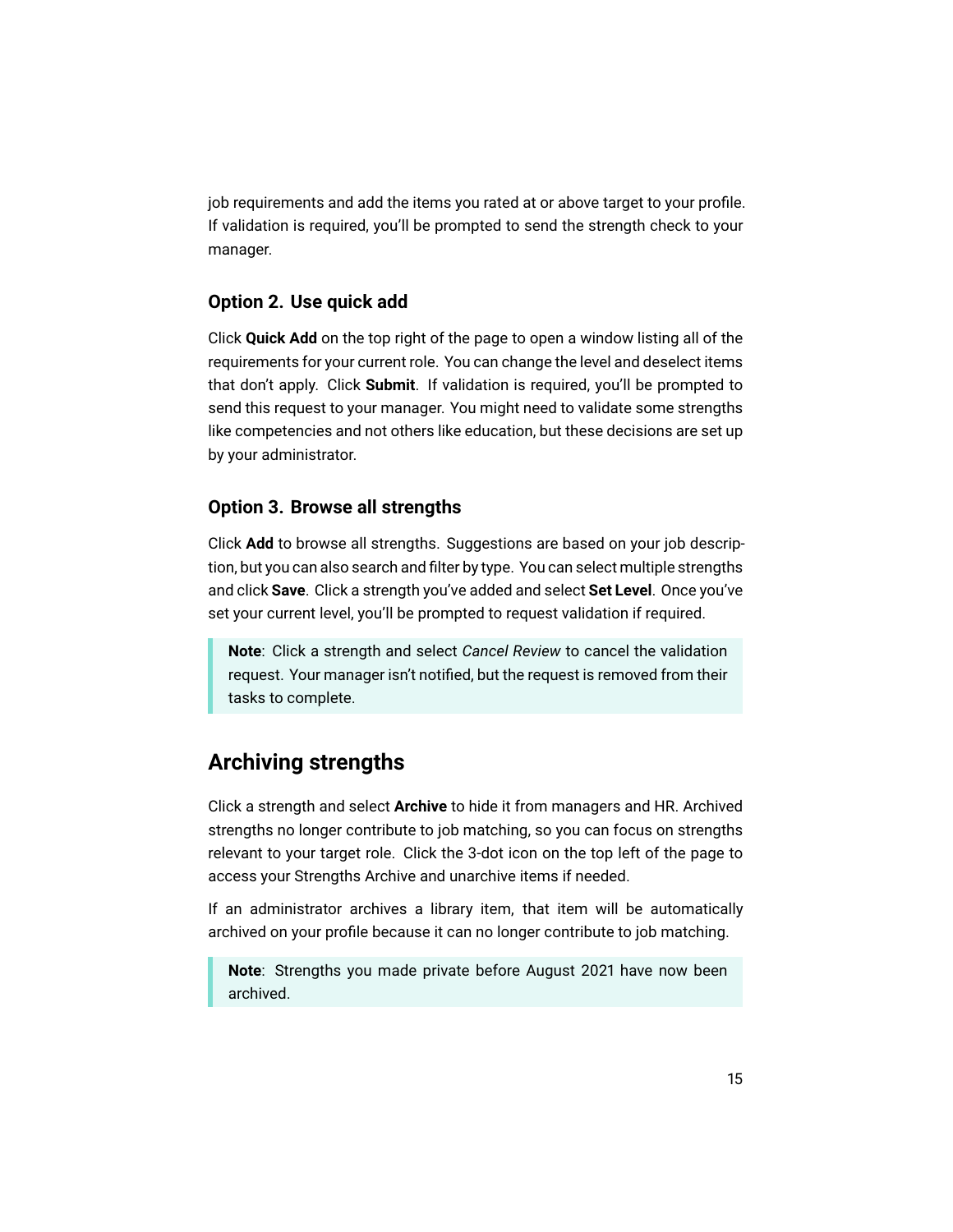### <span id="page-18-0"></span>**Viewing job matches**

**Tip**: Check out the How does user-to-job-matching work? FAQ to learn how your profile score and job match scores are calculated.

Click **+ View Matches** on the bottom left to open a list of job matches. Jobs are ordered first by highest match percentage and then alphabetically. Only jobs at an equal or higher level to your own current role are displayed by default, but you can select the **Show all** checkbox to see jobs at lower levels. You can also search for a specific job or filter by group.

If you see a job you're interested in, hover over the title and click the star icon to save that job in the side panel for future reference. Keep in mind that your manager and HR can view your starred jobs.

Click a job title to open a breakdown of the job requirements compared with your profile. From this page you can click **Actions** to take a strength check, create a goal based on the job, or view an existing goal.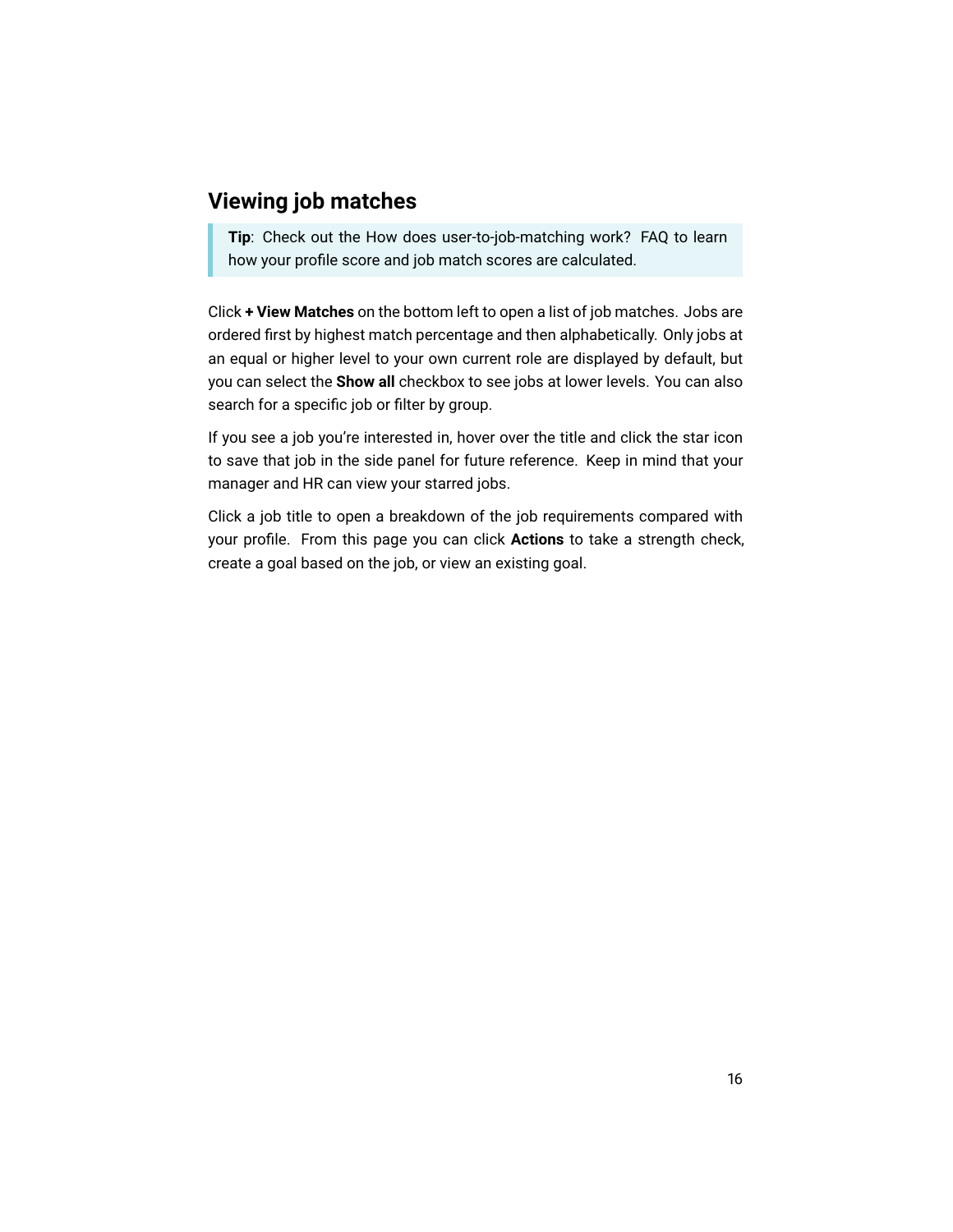## <span id="page-19-0"></span>**Take a strength check**

A strength check lets you rate your competency and knowledge based on the requirements of any job. Depending on how CompetencyCore is set up, you can then send these ratings to your manager for their review, or update your profile directly with the results.

### **Accessing strength checks**

Employees can start a strength check from an empty profile or when viewing a job match. Managers cannot initiate a strength check for an employee, but they'll receive an email notification and a task in CompetencyCore if a strength check requires their review. They can always revisit strength checks they've reviewed for their reports from the [Tasks page.](#page-12-0)

#### **To start a new strength check (employees)**

Make sure you have at least one strength on your profile so you can see job matches.

- 1. Navigate to **Profile** in the main menu.
- 2. Click **View Matches** in the left-hand sidebar.
- 3. Search for a job you're interested in.
- 4. Select the **Show all** checkbox to see jobs at lower levels.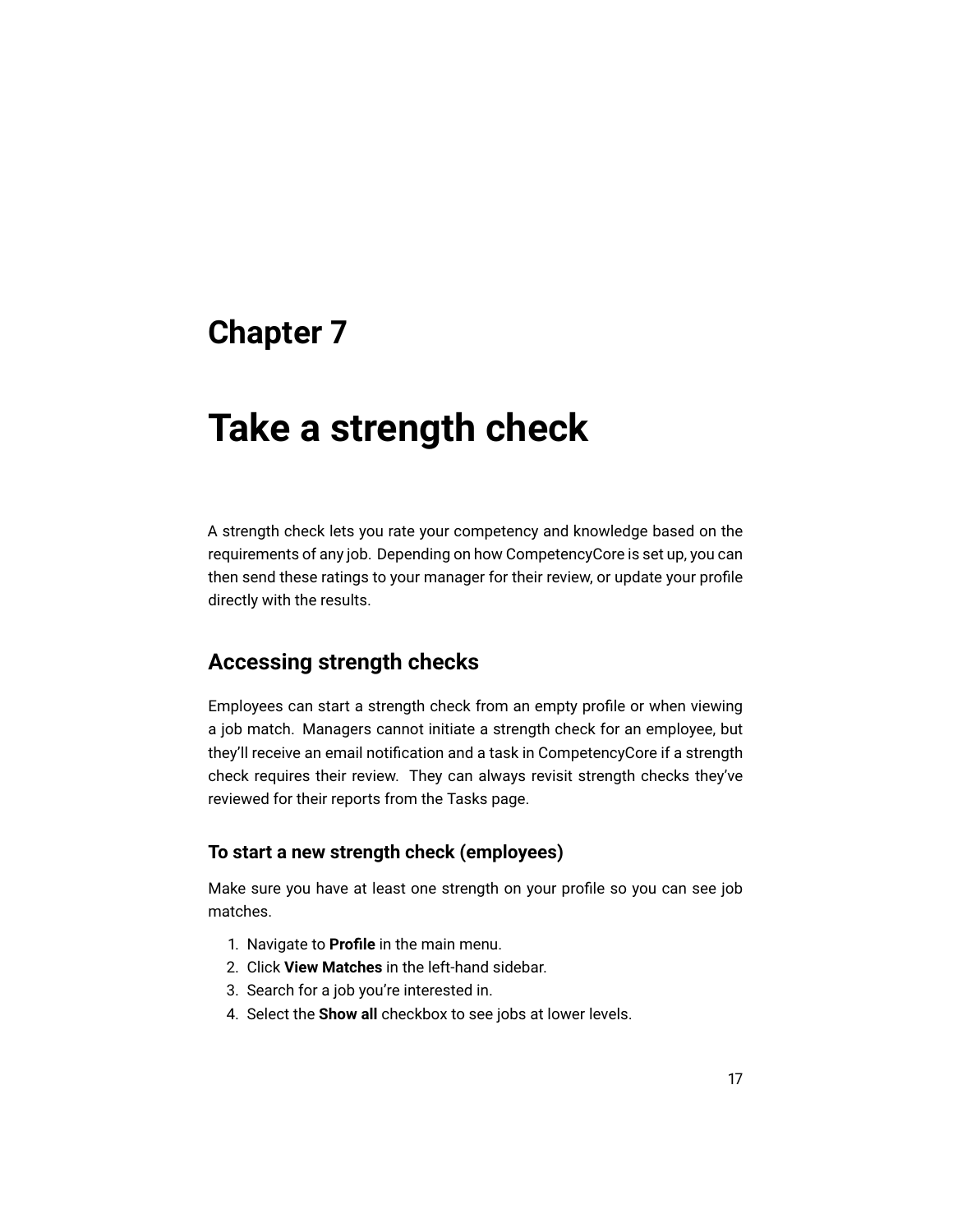- 5. Click a job title to open a comparison of your strengths and the job requirements.
- 6. Click **Actions** and select **Take a Strength Check**.

**Note**: The action is disabled for jobs that have no competencies or knowledge and for jobs that have no defined levels.

#### **To resume or view previous strength checks**

Resume a strength check or review your completed ratings on the Strength Check History page.

- 1. Navigate to **Profile** in the main menu.
- 2. Click the 3-dot icon beside your name.
- 3. Select **Strength Checks** in the dropdown.
- 4. Click a job title to resume the strength check.

### **Performing strength checks**

- 1. Follow the steps above to access a strength check.
- 2. Click **Get Started**. You'll see level dots beside each requirement.
	- For employees, highlighted dots represent your current levels.
	- For managers, highlighted dots represent the employee's ratings.
- 3. Select a dot to display the level details on the right side of page.
- 4. Click **Select** to rate the level you think you're performing at.
- 5. Click the reset icon if you need to clear a selection.
- 6. Click **Finish** on the top right of the page and then click **Submit**.

**Caution**: Employees can't make changes to ratings after submitting a strength check. Managers can edit their ratings even after submitting, but only if the employee's profile has not yet been updated.

### **Viewing results and updating profile (employees)**

Once you've submitted a strength check, you'll see an overall score followed by a comparison of your ratings and the required levels. Click the **Profile** tab to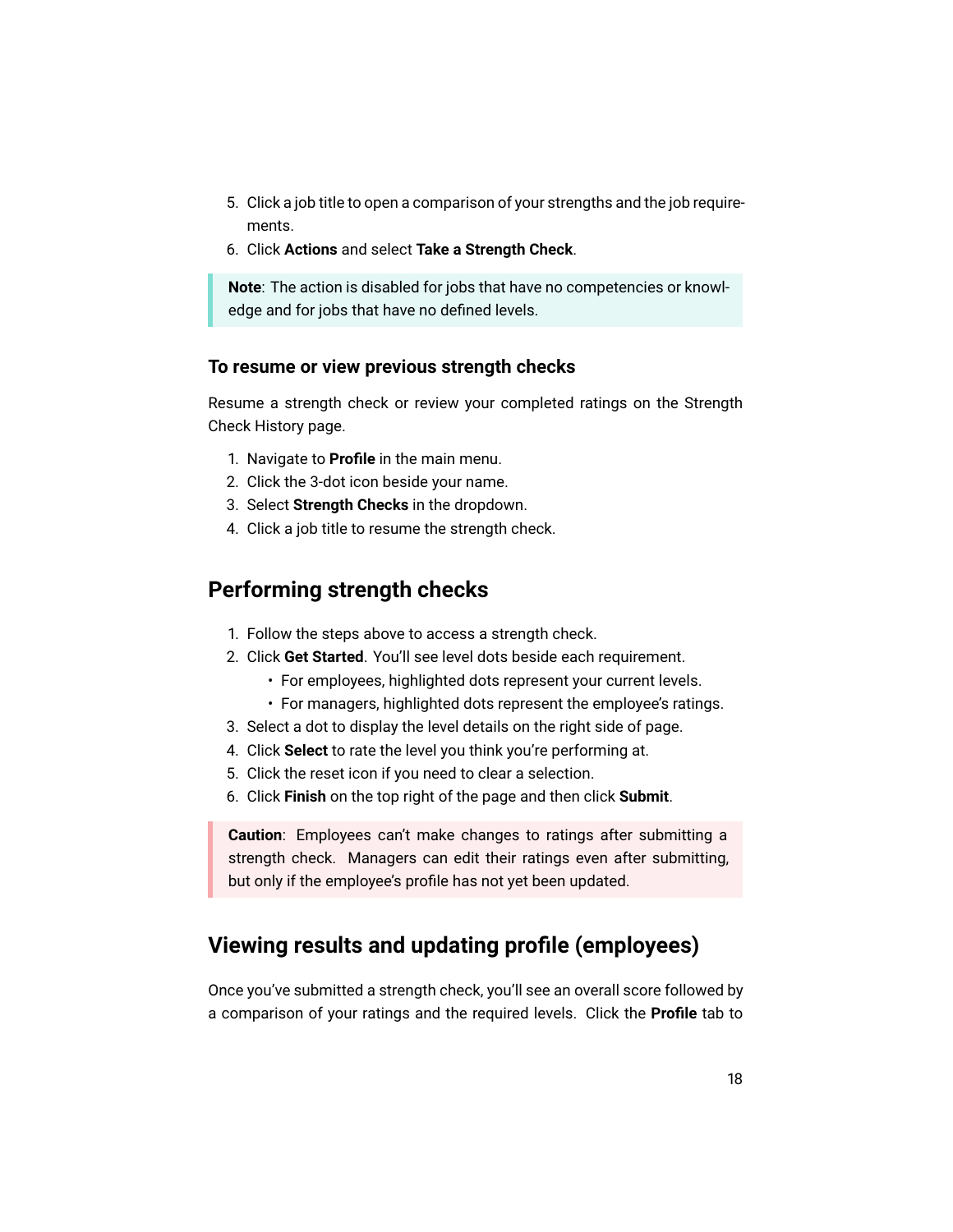<span id="page-21-0"></span>see the competencies and knowledge that you rated at or above target. Click **Update Profile** to add these strengths to your profile.

- If validation is required, you'll be prompted to send the strength check to your manager for their approval. You'll receive an email notification once your manager has updated your profile.
- If validation is not required, the strengths are added to your profile and your job match scores are updated.

### **Viewing results and updating profile (managers)**

Once submitted, you'll see two overall scores: one based on the employee's ratings and the other based on your own. This is followed by a detailed comparison. You can toggle between the employee's ratings and the required levels to see how these compare to your evaluation.

It's best practice to discuss your ratings with a direct report before updating their profile. Click the **Conversations** tab and then click **Set up a Conversation** to open a draft email pre-filled with a default message. Make your own customizations and send to the employee. Once that conversation has taken place, click the **Profile** tab and click **Update Profile**.

You can always access strength checks you've reviewed for employees from the Tasks page.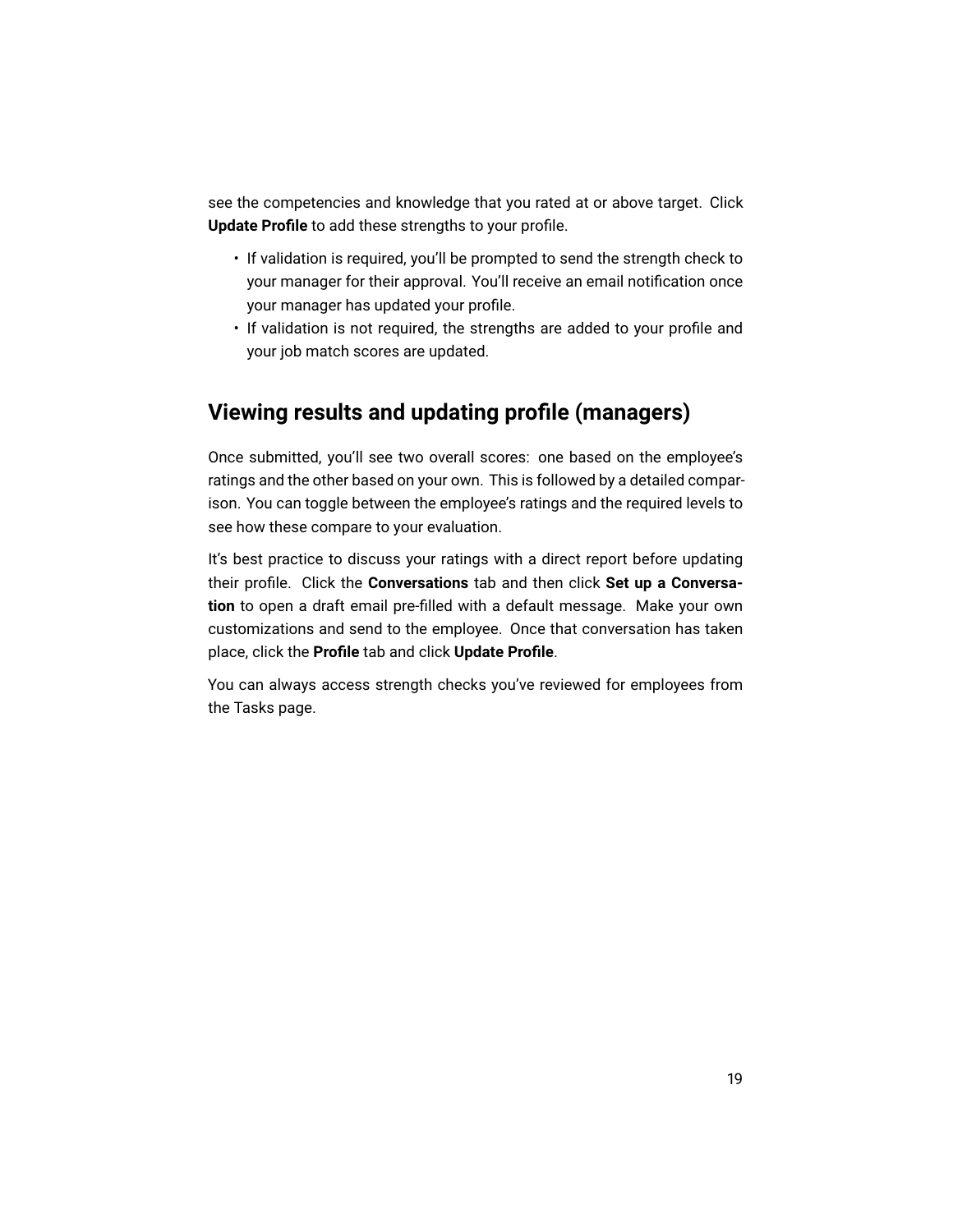## <span id="page-22-0"></span>**Set goals**

You can set goals in CompetencyCore to fill gaps on your profile and explore new interests. Each goal is made up of challenges which can include competencies, knowledge, and certifications. For example, someone wanting to become a Sales Manager might work on their CRM knowledge, achieve a Sales Professional certification, and increase their proficiency in the Strategic Sales Planning and Account Management competencies.

For job-based goals, we set up challenges automatically so you can get straight to work. We also offer the option to set goals based on personal interests so you can custom select challenges. Competency, knowledge, and certification challenges all integrate with your profile, so you'll see your achievements and higher job match scores in Profile as you make progress in Goals.

### **Option 1. Job-based goals (Excelling in a role)**

These types of goals are based on a job description. We compare your profile with the requirements of a role and generate a set of challenges based on those gaps. Just follow the steps below to select a job, and CompetencyCore takes care of the rest.

- 1. Navigate to **Goals**.
- 2. Click **Create** on the top right of the page.
- 3. Select **Excel in a Role** and click **Next**.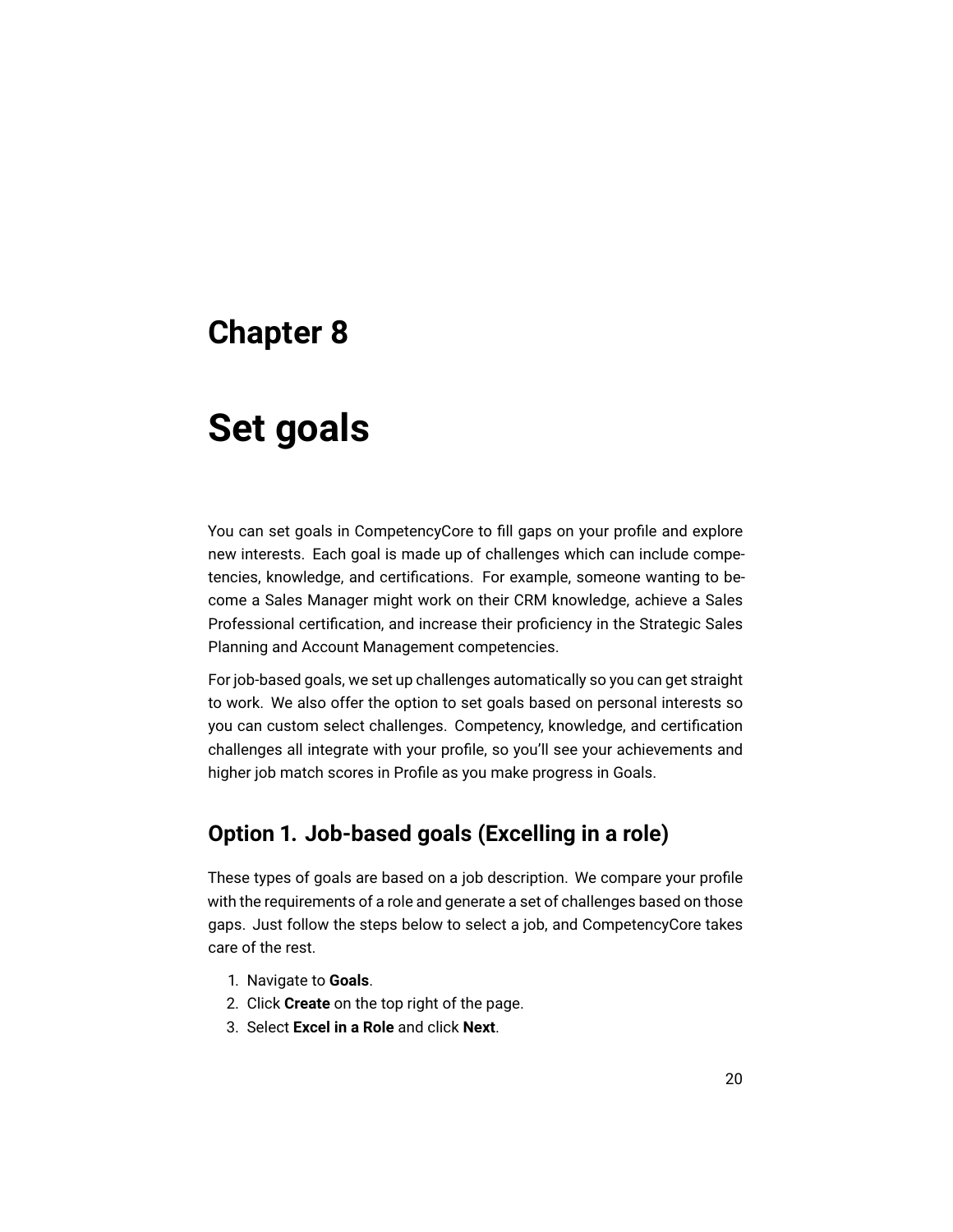- 4. Search for and select a job title.
- 5. Add an optional due date.
- 6. Decide whether to share with your manager. They'll receive an email notification and have access to your goal and its challenges.
- 7. Click **Create**. On the Goals page, expand the new goal to see a list that might include competencies, knowledge, and certification challenges.
- 8. Click **Add+** in the Due column to add a specific due date for a challenge.
- 9. Click a challenge name to open a list of tasks to complete.

**Tip**: You can also create a goal based on a job match, a job in your career path, or a completed assessment where you are the subject.

### **Option 2. Custom goals (Building specific strengths)**

Specific strength goals give you the flexibility to choose your own challenges. Customize the goal to suit your interests, and set targets at your own pace.

- 1. Navigate to **Goals**.
- 2. Click **Create** on the top right of the page.
- 3. Select **Build Specific Strengths** and click **Next**.
- 4. Enter a goal name.
- 5. Add an optional due date.
- 6. Decide whether to share with your manager. They'll receive an email notification and have access to your goal and any challenges you add.
- 7. Click **Create**. On the Goals page, click **Add** under the new goal.
- 8. Select competencies, knowledge, and certifications to add and click **Save**. Suggestions are based on items that appear on jobs in the same job group as your current role, or on the items that appear most frequently on jobs if you don't have a current role assigned.
- 9. Click **Add+** in the Due column to add a specific due date for a challenge.
- 10. Click a challenge name to set a target level. You can change this level on the Goals page by pointing to the challenge, clicking the 3-dot icon, and selecting **Change Target Level**. Once a task is done, the target can no longer be changed.

**Note**: Managers can create shared goals for their reports from the [Team](#page-28-0) page, and HR can create shared goals for any user from the People page.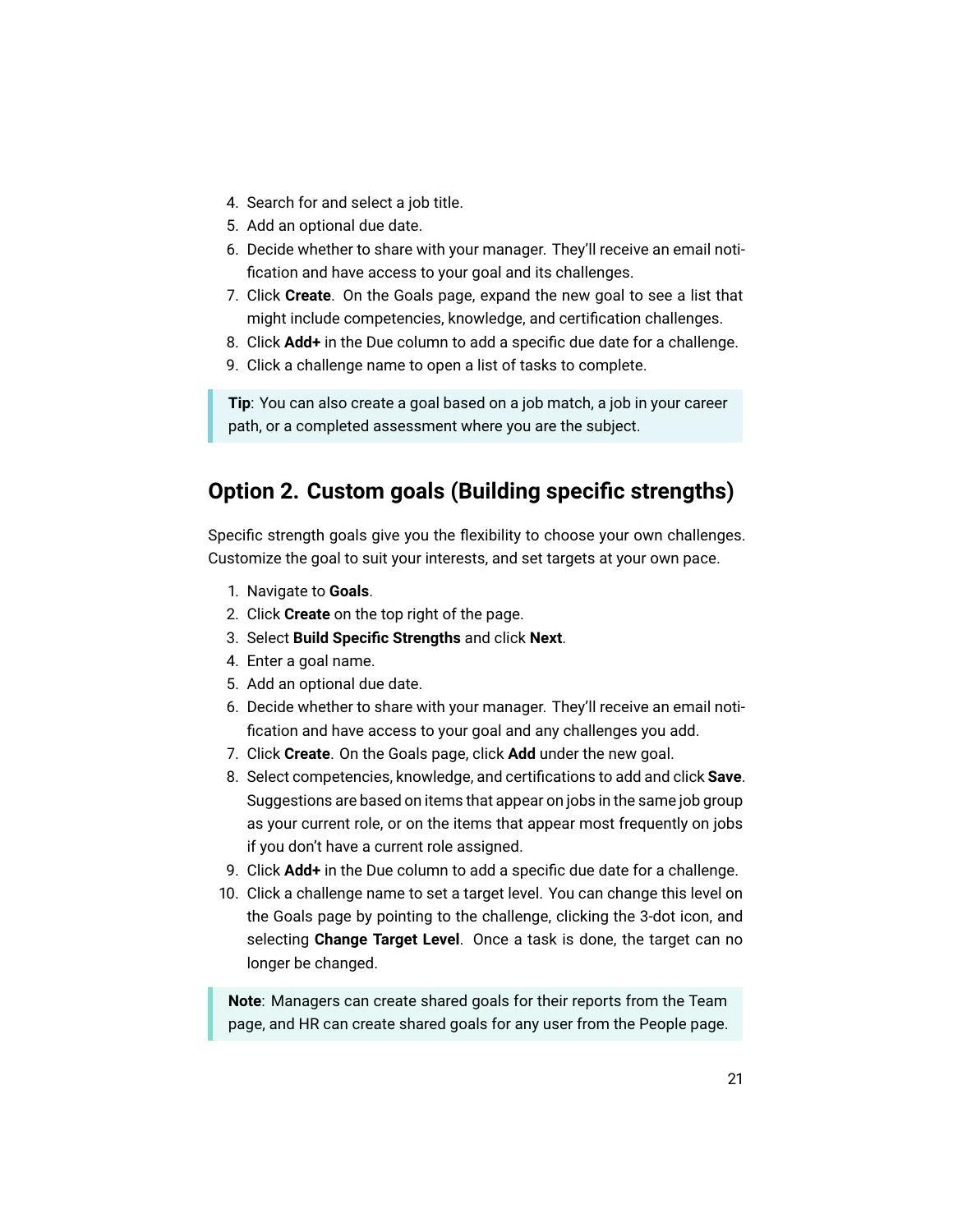### **Rating your progress**

#### **Knowledge and Certifications**

When you open a challenge, you can rate whether you already have this knowledge or certification level with a simple yes/no. If no, you'll be prompted to start adding activities and working towards achieving the challenge. If yes, you can add the challenge to your profile and request validation from your manager. For private goals, you can choose to simply mark the challenge as done and add to your profile later on.

#### **Competencies**

When you open a competency challenge, you'll see a list of tasks. These tasks are the behaviours that define your target level. Click a task to rate your current ability.

**In Progress**: If you're just getting started or getting there, you'll be prompted to start progress on the task. You can always click *Update Progress* to submit a new rating or click the 3-dot icon and select *Stop Progress* which returns the task to the To Do status.

**Not Applicable**: Depending on how your administrator has set up goals, you might be able to mark some tasks as not applicable. These tasks are excluded from progress calculations.

**Done**: If you've got or mastered a behaviour, you can add the competency to your profile and request validation from your manager for the task. The competency will appear on your profile with an in-progress icon until all of the tasks are validated. You'll need to complete the majority of tasks before a competency contributes to job matching scores. For private goals, you can choose to simply mark a task as done and add to your profile later on.

**Note**: If the same challenge is on two goals, task updates are applied to both. When you add an item to profile or complete a challenge, you'll notice that if the same challenge is on another goal at a lower level, it's automatically complete and marked as "Granted".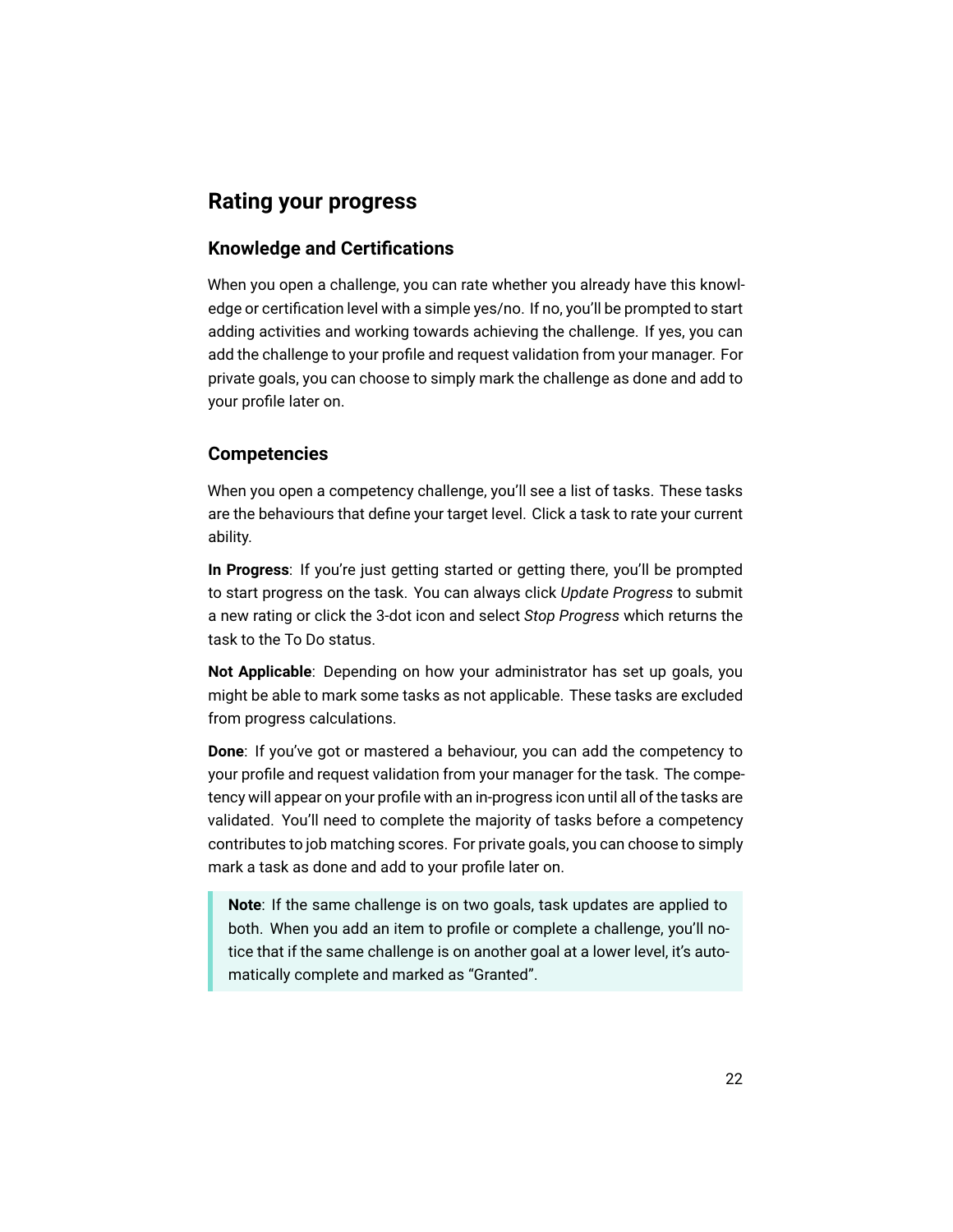### **Adding activities, learning resources, and comments**

**Activities**: For each task, you and your manager can build a custom list of activities you'll perform to accomplish this task. You can always edit, reorder, and remove items as needed.

**Learning Resources**: For competencies, you might have access to internal resources that you can add to your activities. Click *Resources* on a task and select *Browse the Catalog*. You can also open Udemy and LinkedIn Learning search results for competencies and knowledge. These suggestions can't be added to your activities, but they offer relevant classes to help you upskill.

**Comments**: Add comments to communicate with your manager about a task. The employee or manager receive an email and notification when a new comment is made on a shared goal. You can always edit and delete your own comments.

### **Prioritizing challenges**

You and your manager can prioritize challenges to identify the ones you're focussing on. Expand a goal and click the star icon beside any challenge. Click the Priorities tab on the top right of the page to view all your starred challenges in one place.

### **Sharing and un-sharing goals**

**Private**: Only the employee has access. The manager can see a goal exists, but they can't see the name or any details. Once shared, the manager receives a task and notification.

**Shared**: Both the employee and their manager have access and can make updates. Only the employee can make a shared goal they've created private.

- 1. Navigate to **Goals**.
- 2. Point to a goal and click the 3-dot icon.
- 3. Select **Share With Your Manager** or **Make Private** in the drop-down.

Refer to the table below for more detail on available actions in a shared goal: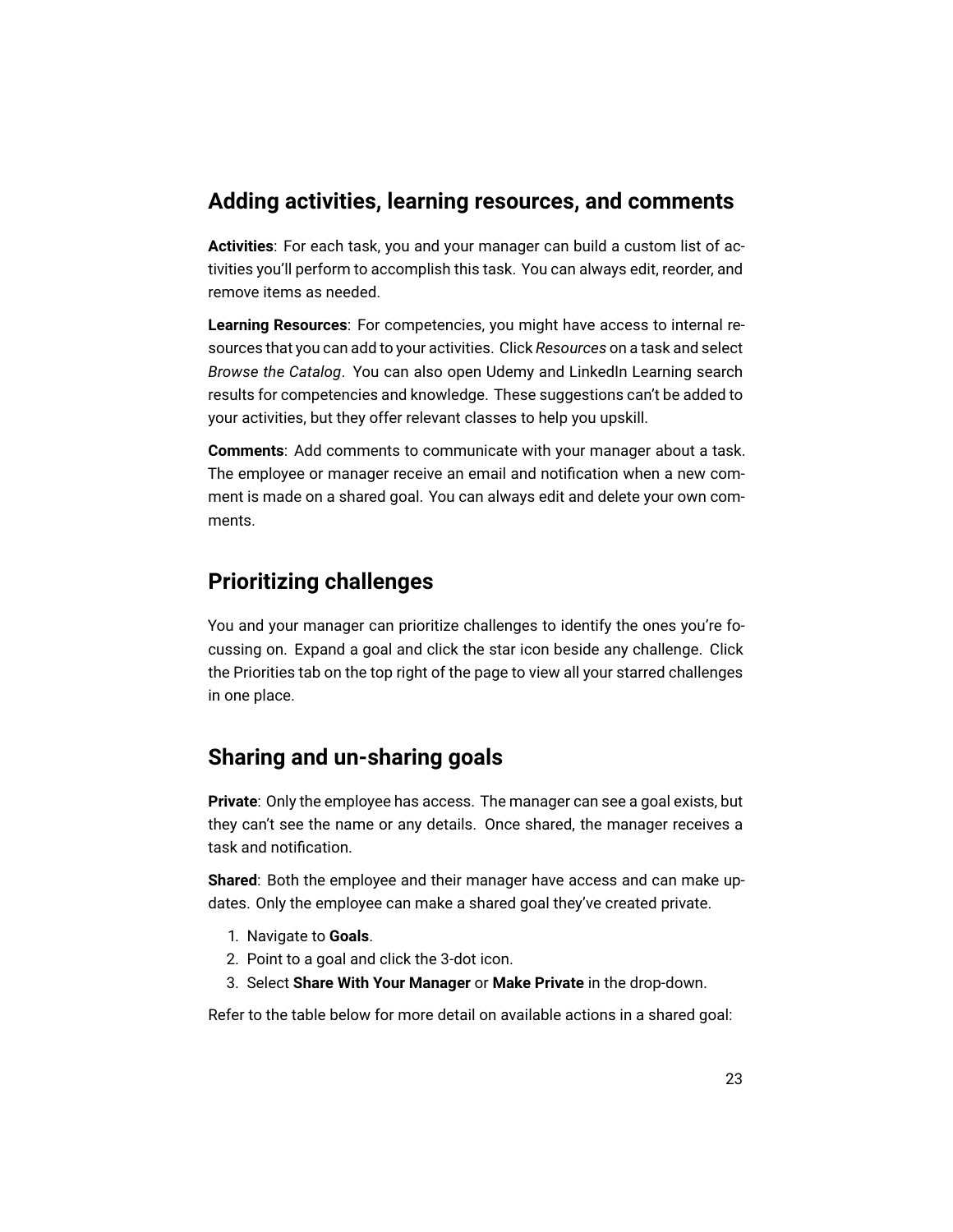| Action                  | Employee                 | Manager |
|-------------------------|--------------------------|---------|
| Rename goals*           | Yes                      | Yes     |
| Edit target levels*     | <b>Yes</b>               | Yes     |
| Edit due dates          | Yes                      | Yes     |
| Manage activities       | Yes                      | Yes     |
| Add comments            | Yes                      | Yes     |
| Update task progress    | Yes                      | Yes     |
| Share / unshare goals   | Yes, if employee created | Nο      |
| Prioritize challenges   | Yes                      | Yes     |
| Archive / restore goals | Yes                      | No      |

\*Applies to specific strength goals. The name and targets of job goals can't be edited.

### **Archiving goals**

Goals can't be deleted, but you can archive goals to keep the page organized and up to date.

- 1. Navigate to **Goals**.
- 2. Point to a goal and click the 3-dot icon.
- 3. Select **Archive** in the drop-down.

The goal appears in the Archive at the bottom of the page. Archived goals can always be restored. Your manager can also still access and edit archived goals that are shared.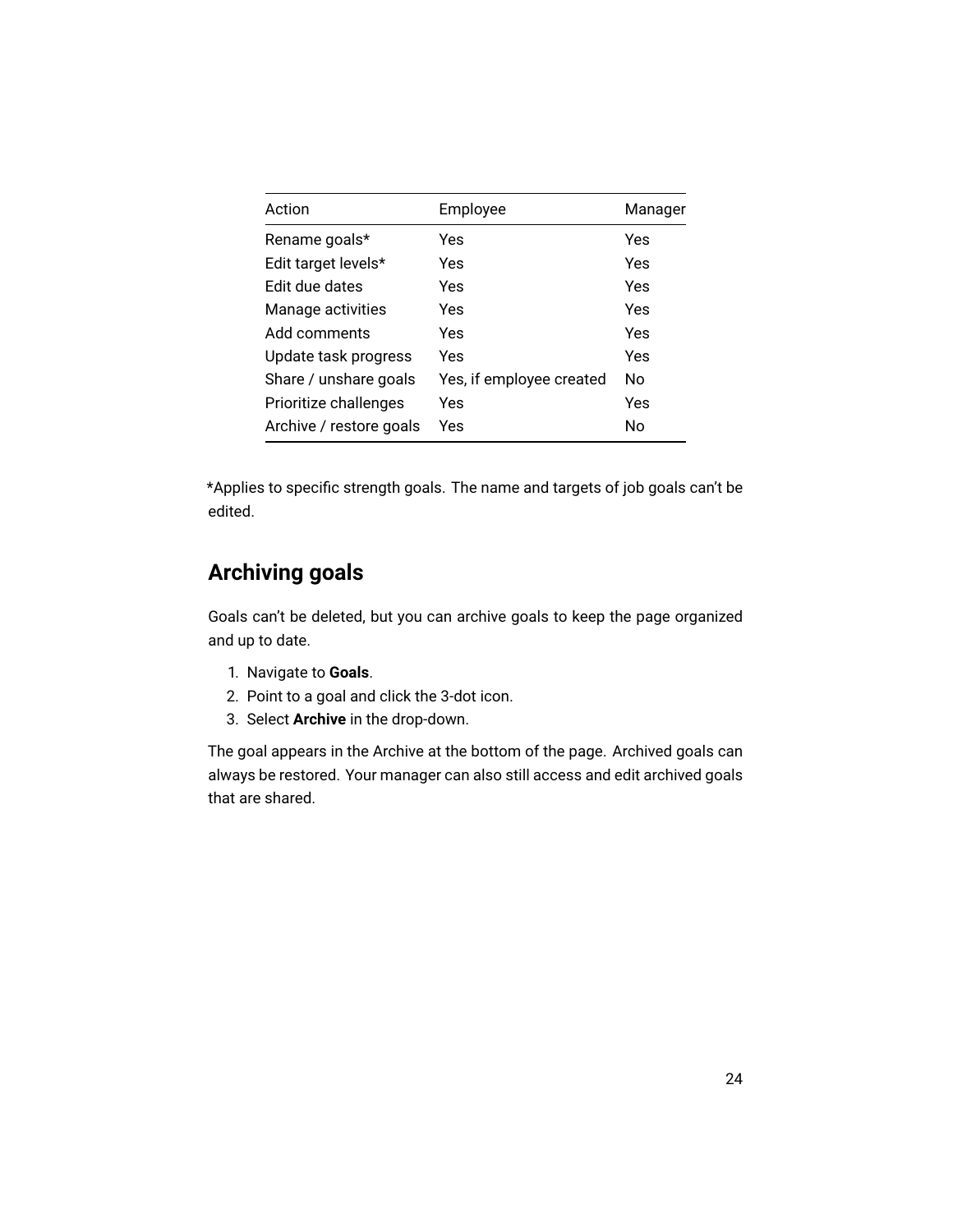## <span id="page-27-0"></span>**Build a career path**

### **Discovering paths**

In your CompetencyCore account, navigate to **Profile** in the main menu and click the **Explore Career Paths** link. To generate an automatic path, click the **Add target role** link. Type in your target role, select it from the drop-down, and click **Discover**.

### **Exploring paths**

To browse jobs, click **Explore**. You'll see a list of jobs at the next level displayed in tiles. The percentage on each tile shows how closely a job matches your profile. Click the **Show related roles** link to see roles at your current level.

Selecting a job tile displays similar jobs at the next level. Jobs are listed in descending order of similarity to the job selected at the previous level. Select a job from each level until you've found your target. You can only select one job per level.

**Note**: Jobs below your current job level and jobs with a 0% match to the job selected at the previous level don't appear when you're selecting a career path.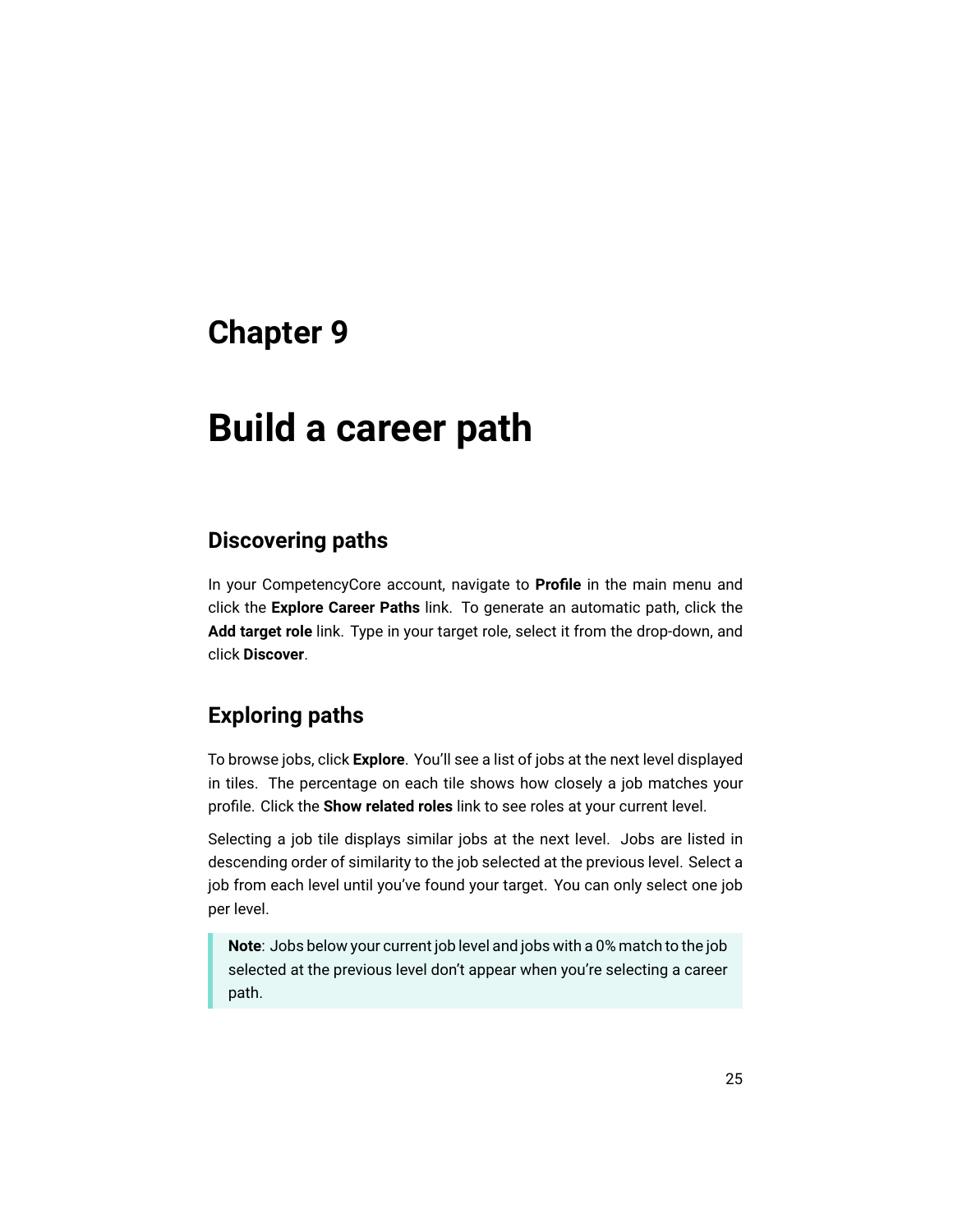<span id="page-28-0"></span>On the right side of the page, you'll see how well a selected job matches your profile by library type. Click the **Full Job Description** button to see an item by item comparison.

### **Completing your path**

To filter jobs by group, click **Filters**. Type in a name like "Finance" or "Human Resources" and select it from the drop-down. You path is redrawn to display only jobs from that group. Once you're happy with the path, click **Complete Path**. Select whether to share or keep your path private. Keep in mind that shared paths are visible on pages accessed by your manager and HR.

### **Managing your path**

After confirming your path, it's displayed in the side panels so you can keep your path in mind when reviewing your profile. Click the title of a job in your path to see the details. Click the 3-dot icon to create a new path, make private, share, or delete.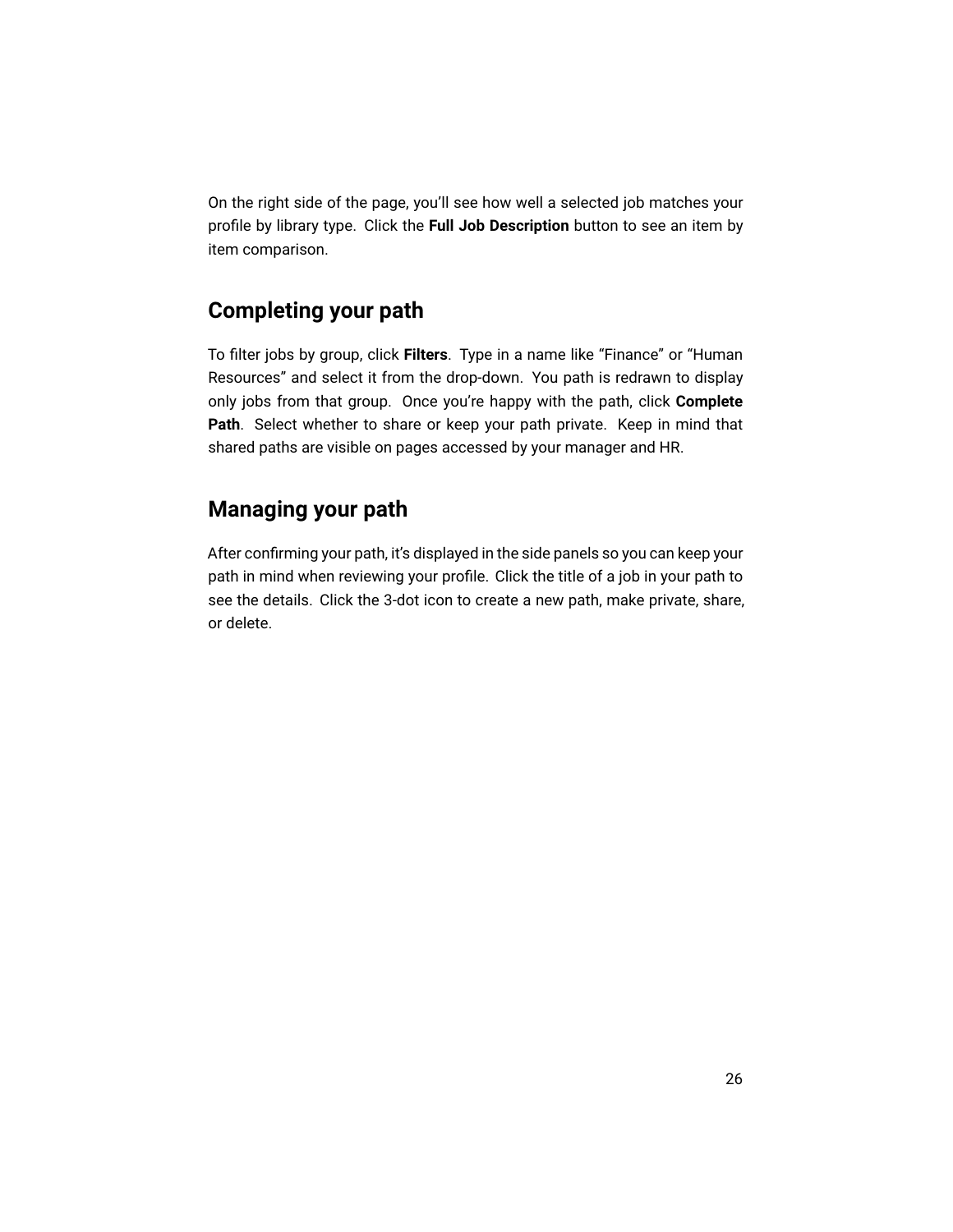## <span id="page-29-0"></span>**Manage your team**

### **Viewing your team**

In your CompetencyCore account, navigate to **Team** to open a table listing all of your direct reports. If you don't see this option in the main menu, ask your administrator to turn on the Access My Team permission.

Click an employee's name to access their profile and goals. You can also click the job match score to review their strengths and gaps. The profile completion percentage lets you know if those gaps require development, or if the employee just hasn't completed their profile yet.

#### **Manager tasks**

The Requests column displays a count of an employee's tasks that require your response or participation. Click a count to open the My Tasks page where you can start or continue a task. To see all tasks across your team where you're assigned as the manager, click **All Requests** on the top right of the page.

### **Creating a goal**

You can create goals for your reports directly from the Team page. Once created, the employee receives an email notification.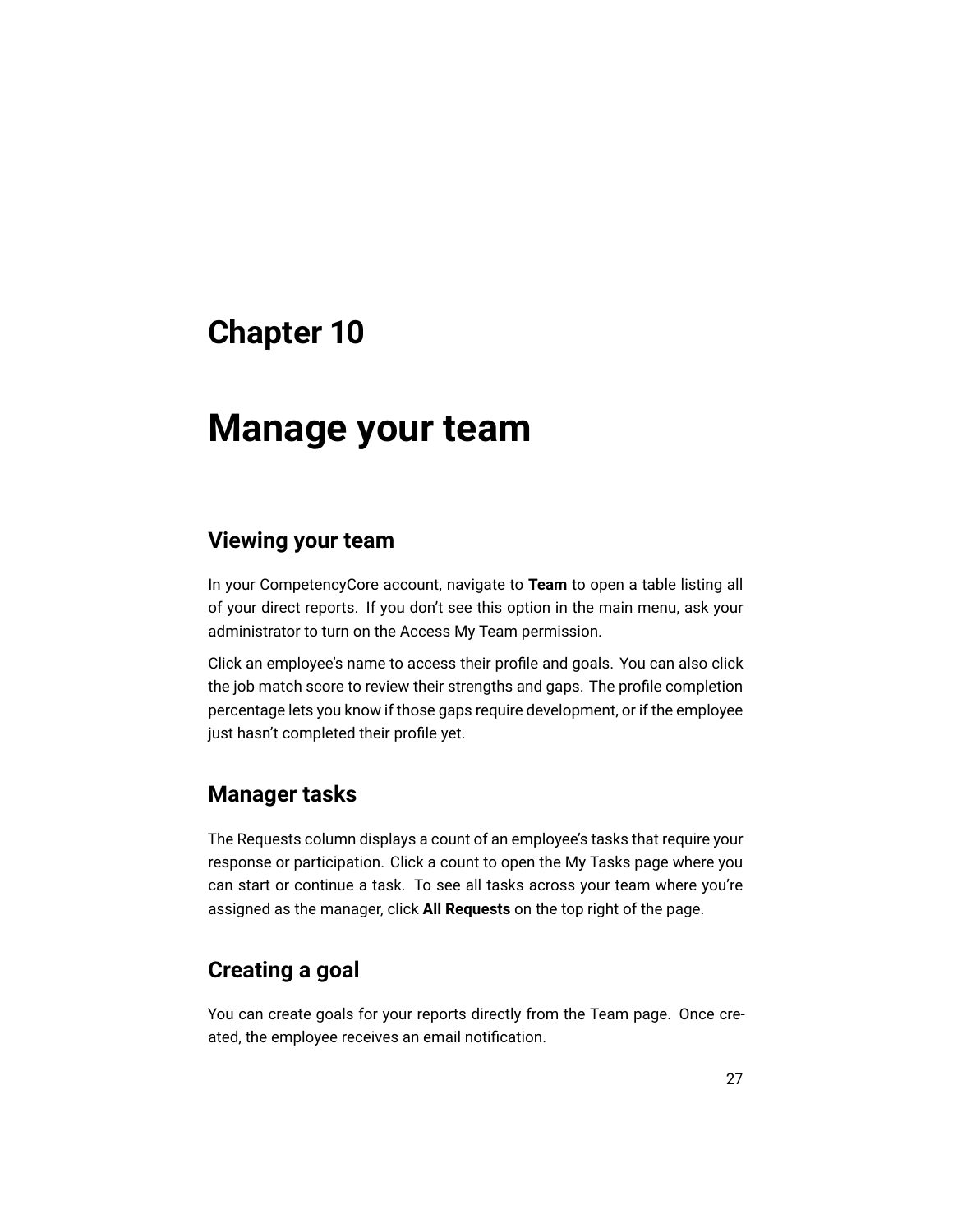- 1. Navigate to **Team**.
- 2. Point to one of your direct reports and click the 3-dot icon.
- 3. Select **Create Goal** in the drop-down.
- 4. For a role, select a job, add a due date, and click **Create**.
- 5. For specific strengths, add a name, due date, and click **Create**.
- 6. Expand the specific strength goal and click **Add**.
- 7. Select competencies, knowledge, and certifications to add and click **Save**.
- 8. Click a challenge name to set a target level.

**Tip**: Check out the [Set goals](#page-21-0) article to learn more.

### **Diving deeper**

A team icon indicates employees who report to you but who also have their own direct reports. Click this icon to see their team. Just like with your own team, you can access their profile, view each employee's strengths and gaps, and create goals. Use the breadcrumbs at the top of the page to navigate and to keep track of which team you're viewing.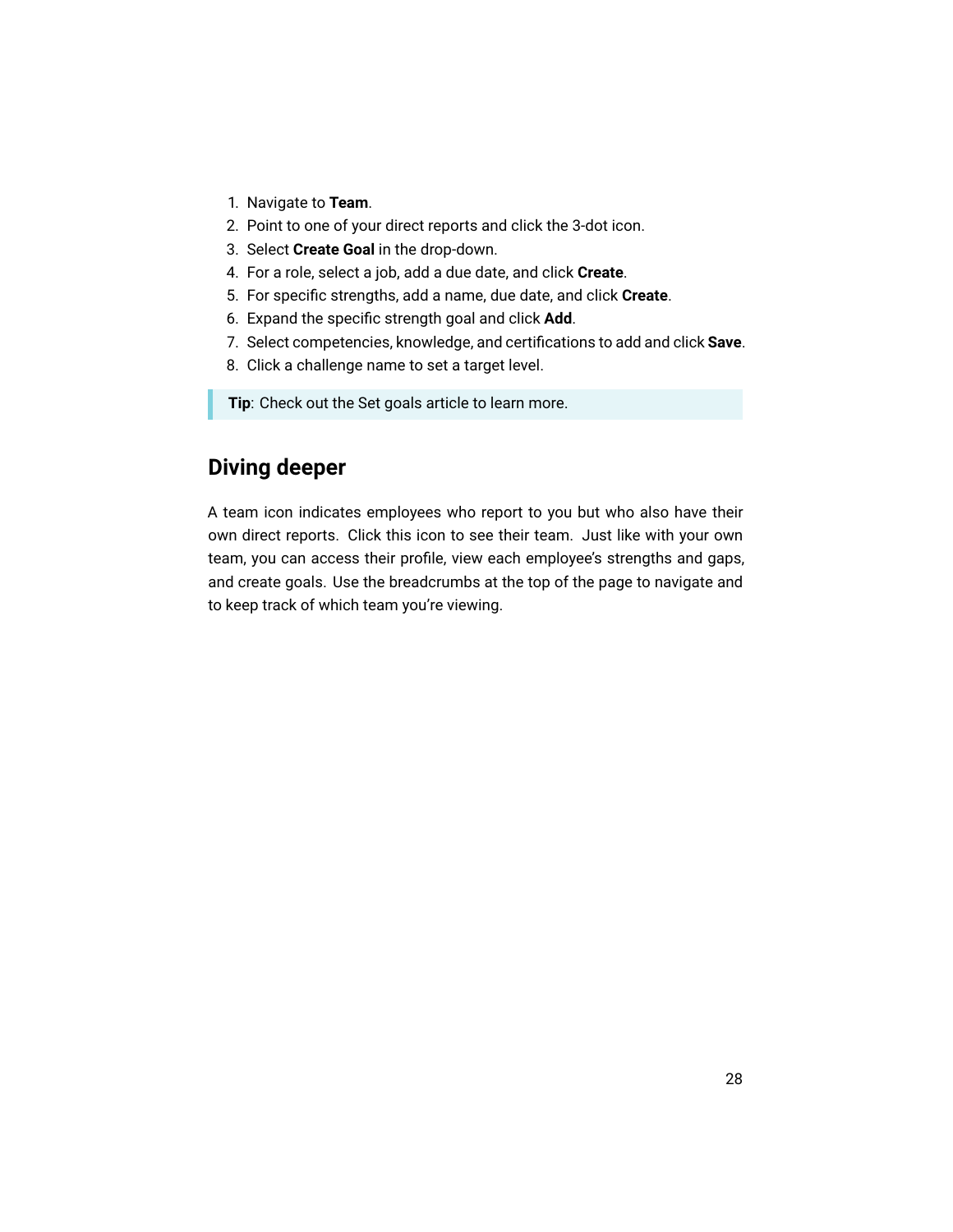# <span id="page-31-0"></span>**Perform an assessment**

An assessment is a series of questions used to measure your skill levels against your current job or a job you're pursuing. Competency-based assessments help you and your manager see how closely your behaviours match those required. They also help identify strengths and areas for improvement. As part of your organization's HR process, you might be asked to assess yourself or another employee.

### **Accessing self-initiated assessments**

Whether you're taking on a new role or just curious about an opportunity, selfassessments are a great way to identify gaps in your profile.

- 1. Navigate to **Assessments** > **My Assessments**.
- 2. Click **Self-Assess** on the top right of the page.
- 3. Expand a group and select a job.
- 4. Click the gear icon and select **Perform Assessment**.

### **Accessing assigned assessments**

When an assessment is assigned to you, you'll receive an email with a link that opens the assessment. Click the link in the email you received.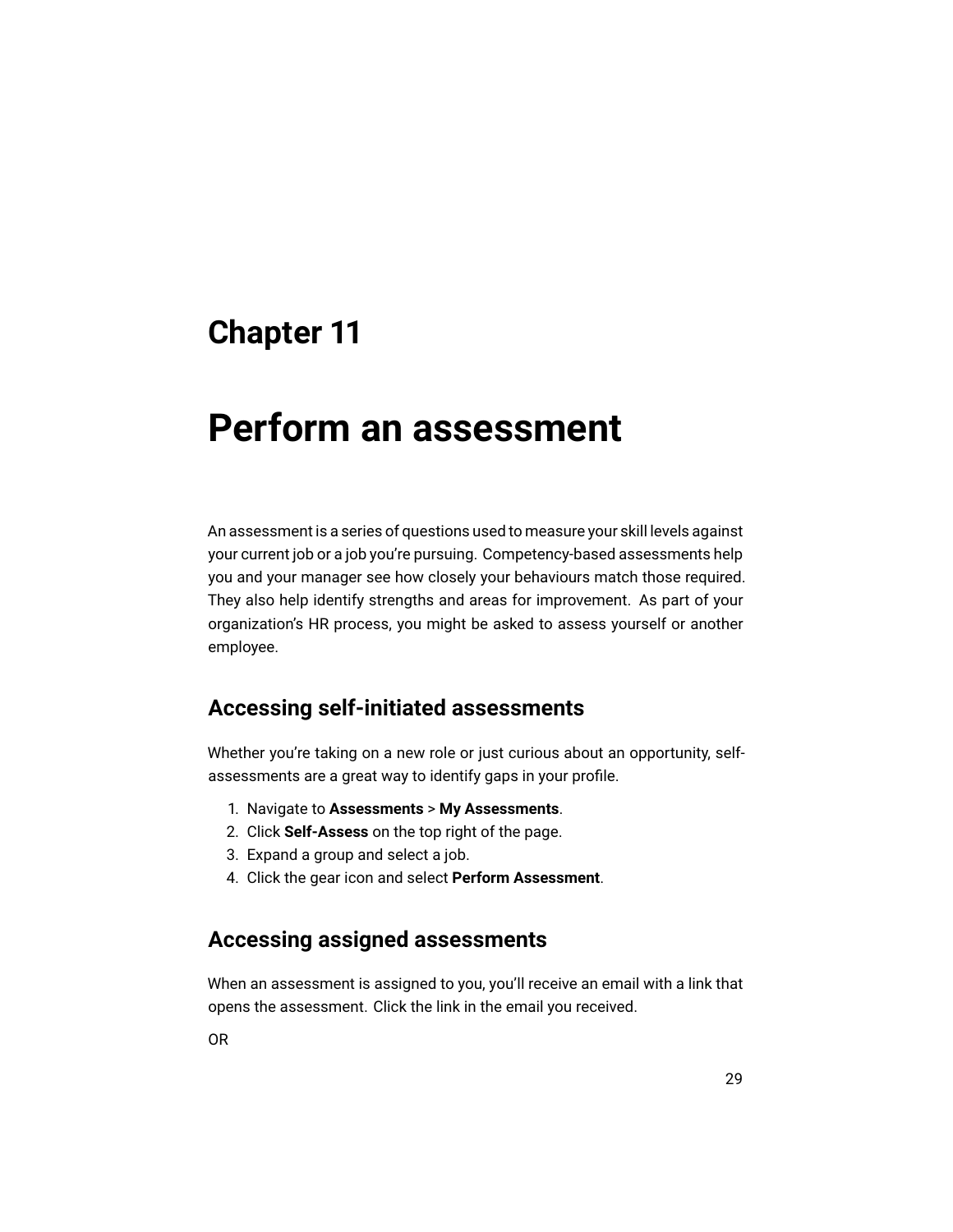In your CompetencyCore account, click the list icon on the top right of your screen, find the assessment task, and click **Start**.

### **Performing an assessment**

- 1. Follow the steps above to access the assessment.
- 2. Review the rating scale that's being used and click **Next**.
- 3. Read the behavioural statement or question.
- 4. Select the level you think you're performing at.
- 5. Review your answers. A warning symbol means a question is incomplete.
- 6. Click a question name to return to it and select a response.
- 7. Click the **Review Complete** button at the bottom of the page.
- 8. Click **Submit** once you've completed the assessment.

**Caution**: You can't make changes to your responses after submitting.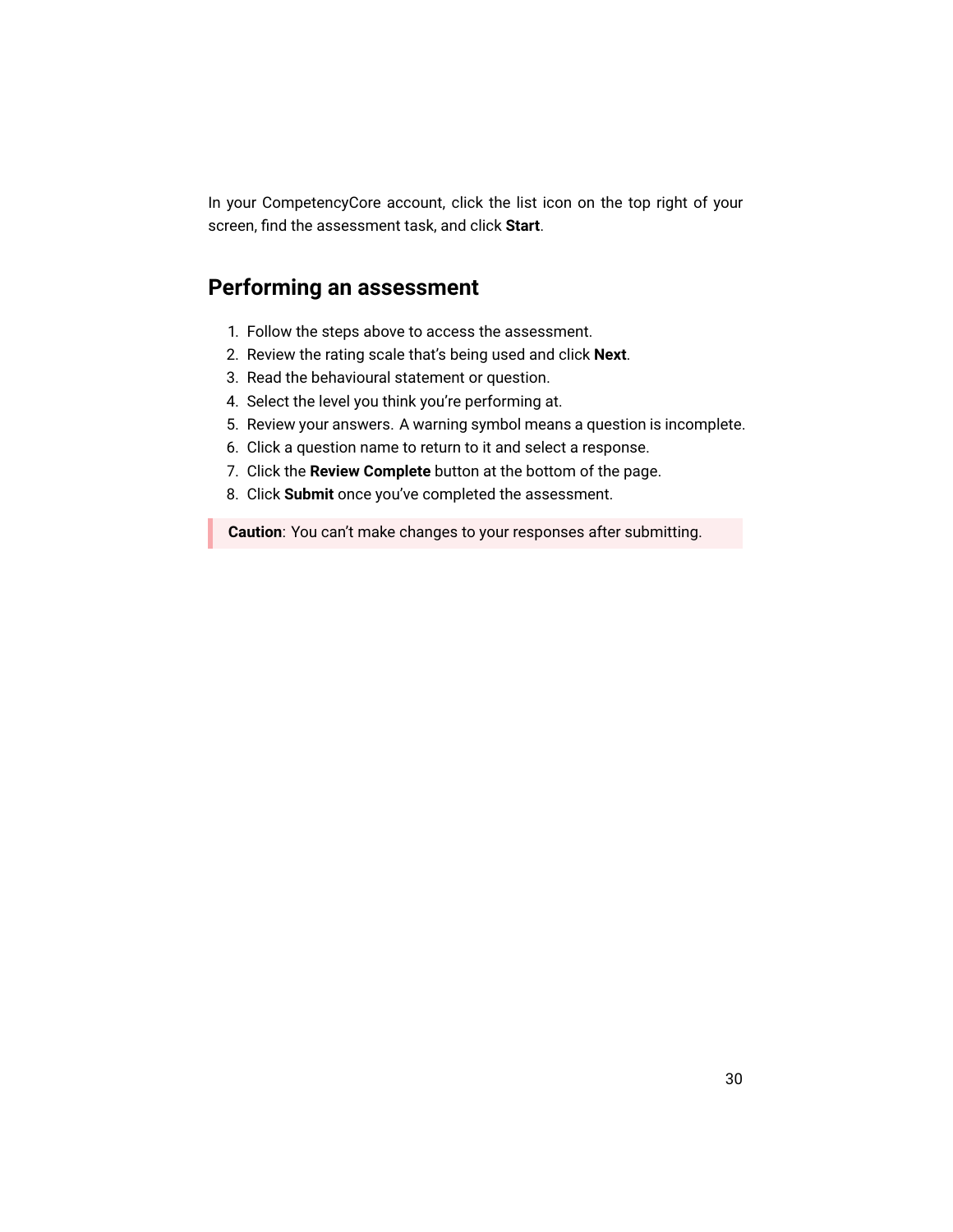## <span id="page-33-0"></span>**Browse learning resources**

#### **Accessing learning resources**

You can access learning resources from two areas in CompetencyCore:

**Learning Resources**: In your CompetencyCore account, navigate to *Learning Resources*. Resources are suggested based on the competencies required for your job. If you don't have a current role, suggestions are based on core competencies in your organization. They're grouped by type such as books, online courses, etc. You'll see up to three suggestions for each type, but you can adjust the number of rows displayed at the bottom of each table to view more. You can also follow the steps below to search for a specific resource.

**Goals**: If you or your manager has set goals in CompetencyCore, you can link learning resources. Navigate to *Goals*, expand a goal, and select one of your competency challenges. Click *Resources* on a task to open a list of resources associated to that competency. You can add a resource to your list of activities to help you achieve your goal.

### **Searching for learning resources**

- 1. Navigate to **Learning Resources**.
- 2. Select a tab before entering your search term.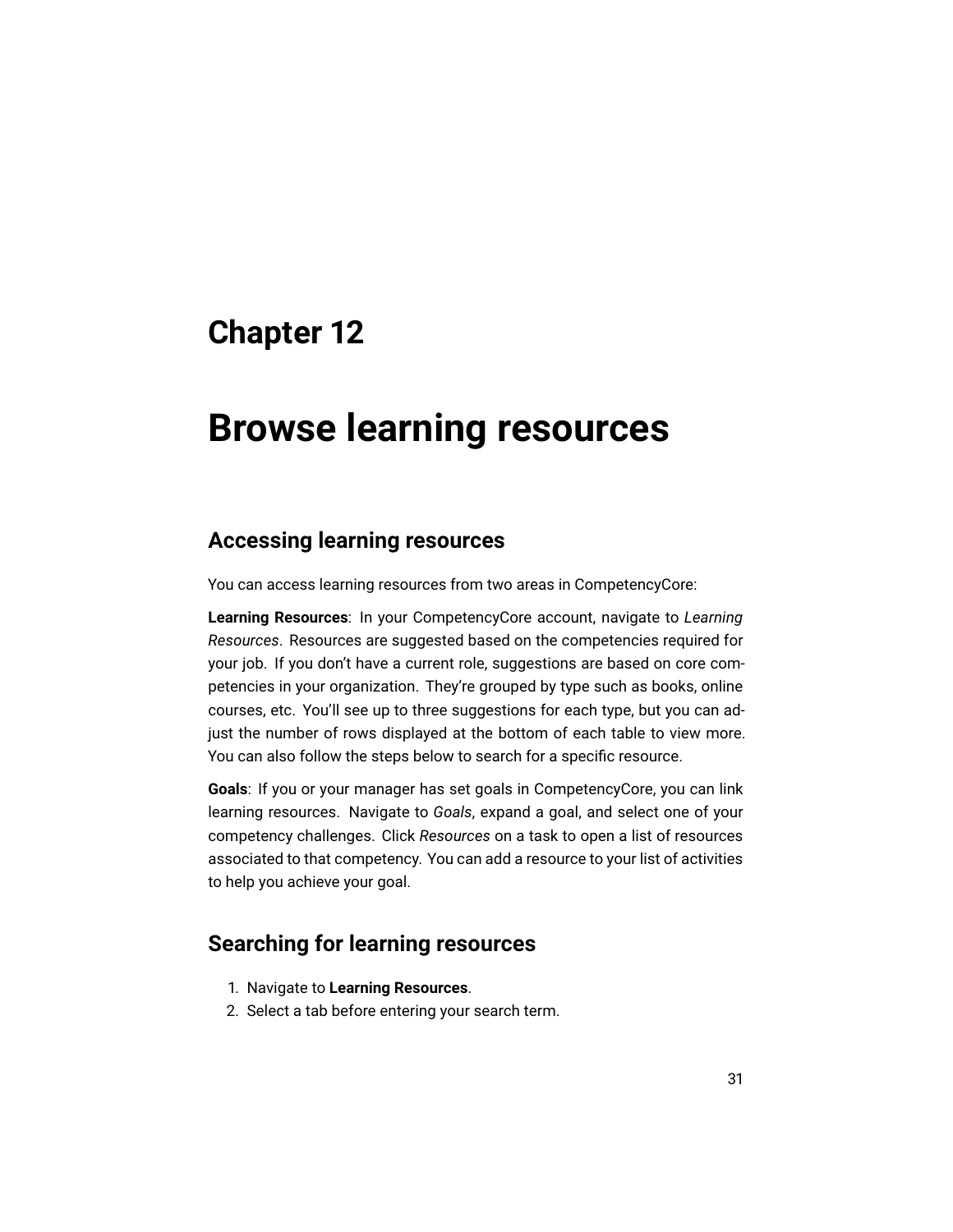- By resource: Displays resources that include the keywords you enter.
- By competency: Displays resources associated to the competency you select.
- By job: Displays resources associated to the competencies required on the job you select.
- 3. Click the **Show filters** button and select the resource types to include.
- 4. If there are multiple languages installed, select a language. Click **Apply**.
- 5. When searching by competency, you might be able to filter the results by proficiency level. Type in the name of a competency and select an option in the drop-down. You'll see a new Competency Levels filter appear. Select a level to narrow your search.
- 6. Click the link icon if available to open a learning resource.

### **Bookmarking learning resources**

- 1. Navigate to **Learning Resources**.
- 2. Browse suggested resources or follow the steps above to search.
- 3. Click the bookmark icon to save a learning resource.
- 4. Click the **My Bookmarks** link to open a list of all your bookmarked resources.
- 5. Deselect the bookmark icon to remove a resource from your Bookmarks.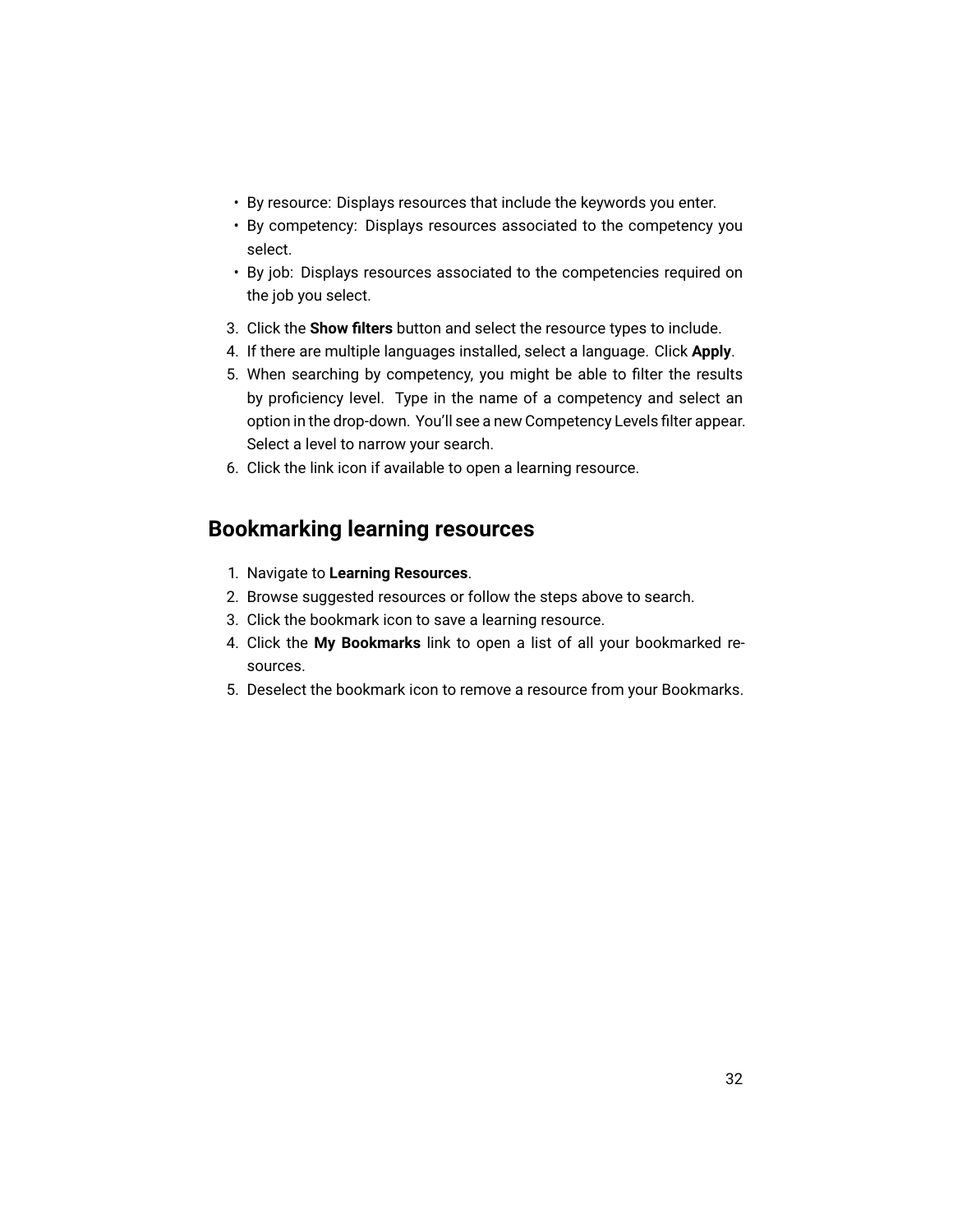# <span id="page-35-0"></span>**Participate in job validation**

### **Roles in job validation**

Your input on a validation survey helps build effective job descriptions. The options available to you depend on your role in the survey and the approval process selected by the dispatcher.

**Contributors**: Provide their feedback on the accuracy of a job description.

**Reviewer**: In a two-step process, the reviewer makes final selections from the responses submitted by contributors and then updates the job description. In a three-step process, the reviewer makes their selections and then sends the survey to the approver.

**Approver**: The approver sees contributor submissions and the reviewer's selections. The approver and reviewer can send the survey back and forth until the approver updates the job description.

### **Accessing a job validation survey**

For all participants, the first step is to access the validation survey. When a survey is assigned to you, you'll receive an email with a link that opens the survey. Click the link in the email you received.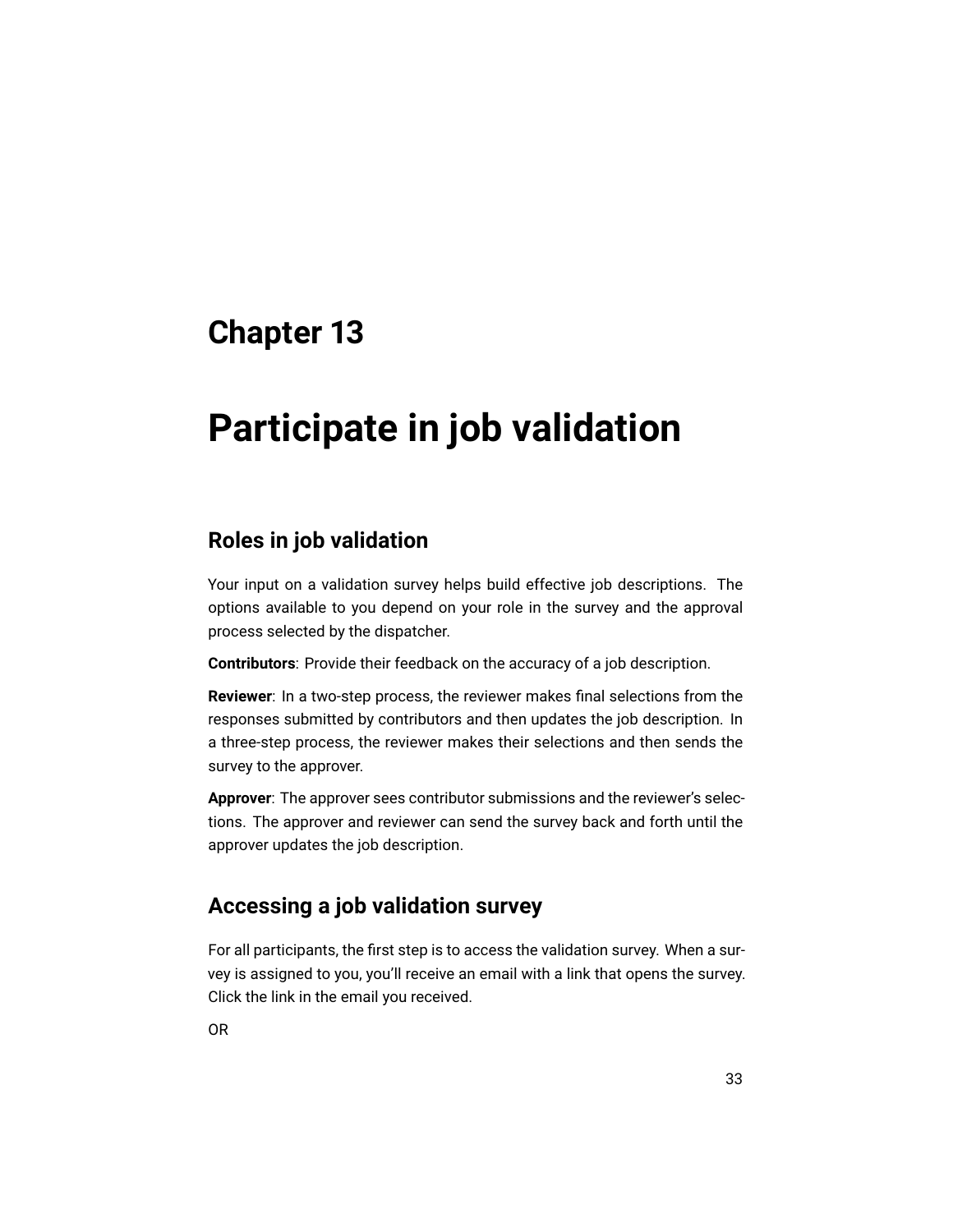In your CompetencyCore account, click the list icon on the top right of your screen, find the job validation task, and click **View**.

### **Participating as a contributor**

#### **Step 1. Provide feedback**

Review the job summary and requirements and click **Agree** or **Disagree**. If you disagree, you can enter your rationale. For competencies, you can also suggest a different level.

Click the disagree icon to see feedback from other contributors on job requirements (you can't see their feedback on the job summary). You can always change your decisions, but note that selecting **Agree** after disagreeing deletes your rationale.

If available, click the **Suggest** button to open a list of published items in Libraries that can be added to the job. Competencies you suggest are automatically grouped as Job-Specific.

#### **Step 2. Submit the survey**

Once you've completed the survey, click **Submit**. Other participants can't see your responses until you submit.

#### **Step 3. Resubmit the survey (optional)**

You'll receive a notification in CompetencyCore when another contributor makes a new suggestion. Revisit the survey to see these suggestions and to review responses from other contributors. You might want to change your feedback or share your opinion on newly suggested items. Until the reviewer closes the survey, you can re-submit as many times as needed to update your responses.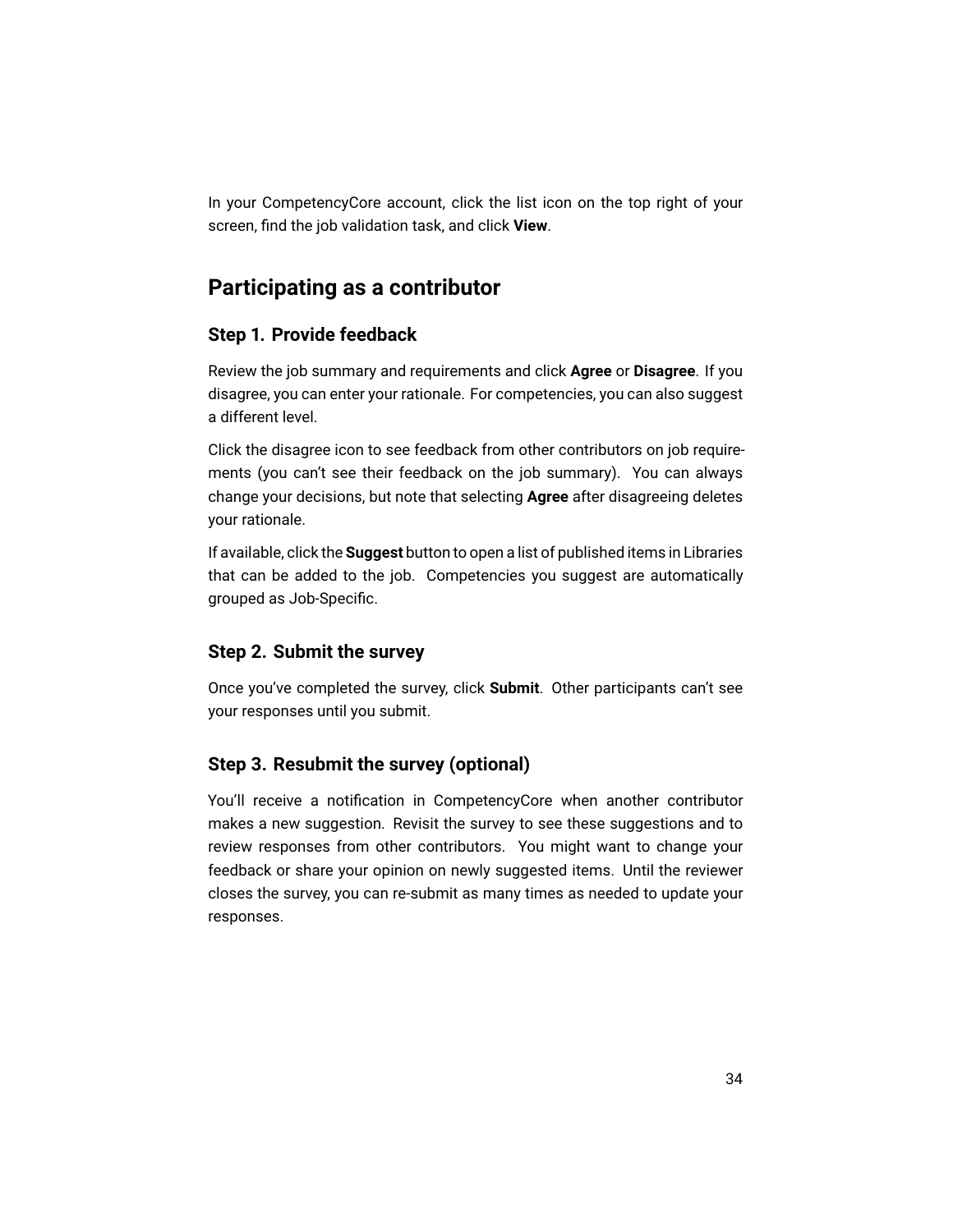### **Participating as the reviewer**

#### **Step 1. Review feedback**

Click **View** in the Feedback column to see the feedback provided.

#### **Step 2. Close and approve**

Click **View** below Submissions to open a list of participants so you can see whose submission is still pending. Once all of the contributors have submitted the survey, click **Close** on the top right of the page. Click **OK** to confirm. Users can no longer submit the survey once closed.

Select the **Approve** checkbox beside the items you want to include on the published job. You can edit the job summary and requirements based on feedback from contributors, as well as create new items.

#### **Step 3. Publish the survey (two-step process)**

Click **Publish** on the top right of the page. The current published version of the job is replaced with the completed survey. You can still access previous versions in the job's history.

OR (if there is an approver involved):

#### **Step 3. Send to the approver (three-step process)**

Click **Send for Approval** on the top right of the page and click **OK** to confirm. If the approver sends the survey back to you, review their comments at the top of the page. Make your changes and then send the survey back to the approver.

#### **Participating as the approver**

#### **Step 1. Review feedback**

Click **View** in the Feedback column to see the feedback provided. Review the selections made by the reviewer and make changes if needed. You can edit the job summary and requirements based on feedback from contributors, as well as create new items.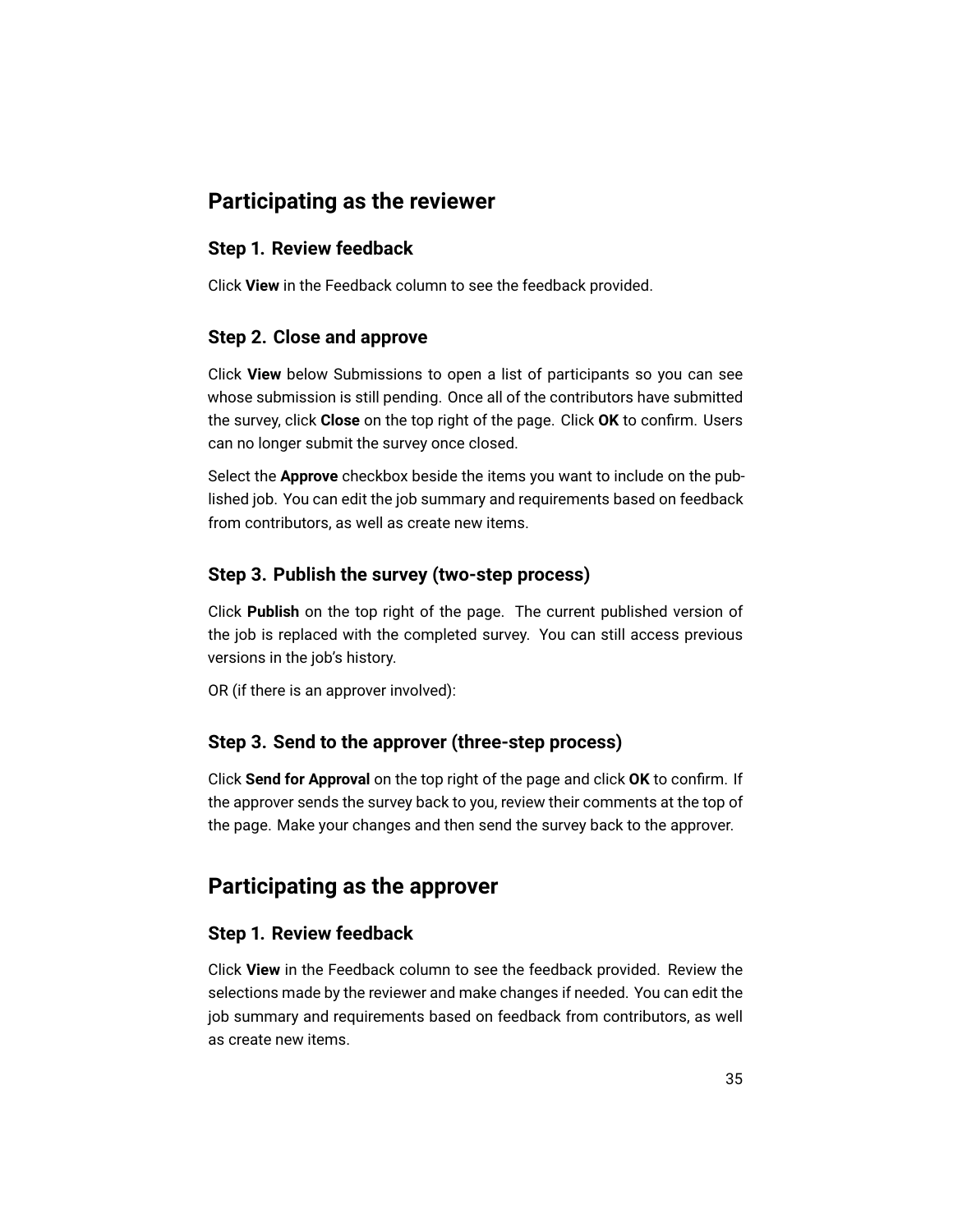### **Step 2. Send back to the reviewer (optional)**

Click **Back to Reviewer** on the top right of the page. Enter a comment and click **Send**. Once the reviewer sends the survey back to you, review their changes and publish the survey.

#### **Step 3. Publish**

Click **Publish** on the top right of the page. The current published version of the job is replaced with the completed survey. You can still access previous versions in the job's history.